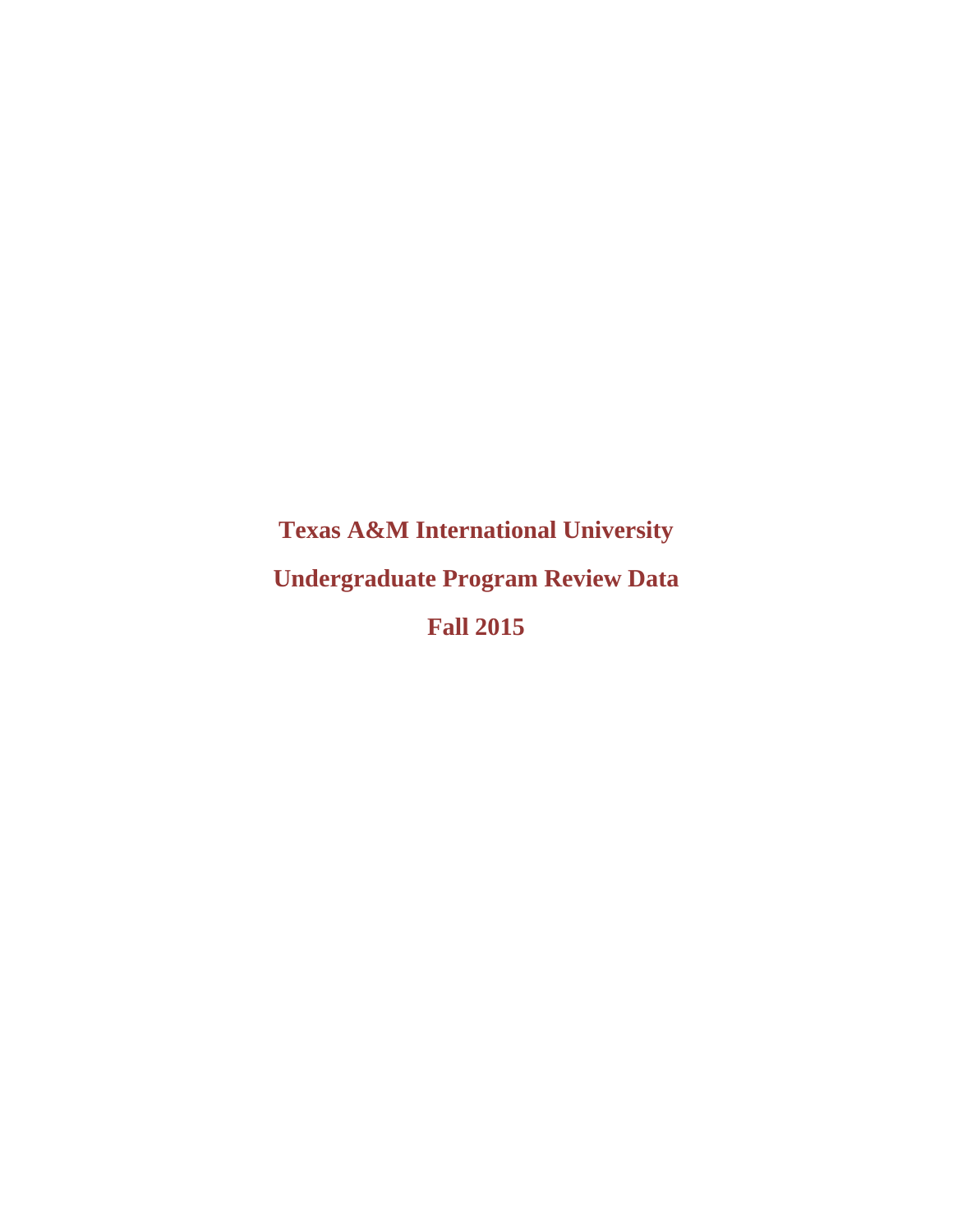## **Undergraduate Enrollment By College, Degree and Major Fall 2012 and Fall 2013 Texas A&M International University**

|                 |                                       |                                                        |                  |                |                  |                  |           | <b>Semester</b>              |                         |                     |                     |                  |           |                        |
|-----------------|---------------------------------------|--------------------------------------------------------|------------------|----------------|------------------|------------------|-----------|------------------------------|-------------------------|---------------------|---------------------|------------------|-----------|------------------------|
|                 |                                       |                                                        |                  |                |                  | <b>Fall 2012</b> |           |                              |                         |                     |                     | <b>Fall 2013</b> |           |                        |
| College         | <b>Degree</b>                         | Major                                                  | <b>UG</b><br>Cnt | Full<br>Time   | Part<br>Time     | <b>SCH</b>       |           | <b>FTE</b><br>$%FT$ [SCH/15] | <b>UG</b><br>Cnt        | Full<br><b>Time</b> | Part<br><b>Time</b> | SCH              | %FT       | <b>FTE</b><br>[SCH/15] |
| AS              | <b>BA</b>                             | Art                                                    | 93               | 68             | 25               | 1065             | 73.12     | 71.00                        | 85                      | 59                  | 26                  | 962              | 69.41     | 64.13                  |
|                 |                                       | Art - All Level Cert                                   | 12               | 8              | $\overline{4}$   | 129              | 66.67     | 8.60                         | 18                      | 13                  | 5                   | 215              | 72.22     | 14.33                  |
|                 |                                       | <b>Biology</b>                                         | 94               | 73             | 21               | 1211             | 77.66     | 80.73                        | 95                      | 79                  | 16                  | 1251             | 83.16     | 83.40                  |
|                 |                                       | <b>Biology - Secondary Cert</b>                        | 5                | $\overline{c}$ | 3                | 47               | 40.00     | 3.13                         | 3                       | $\boldsymbol{2}$    | 1                   | 37               | 66.67     | 2.47                   |
|                 |                                       | Communication                                          | 133              | 104            | 29               | 1607             | 78.20     | 107.13                       | 166                     | 126                 | 40                  | 2048             | 75.90     | 136.53                 |
|                 |                                       | <b>Criminal Justice</b>                                |                  |                |                  |                  |           |                              | 3                       | 3                   | $\overline{0}$      | 42               | 100.00    | 2.80                   |
|                 |                                       | <b>English</b>                                         | 89               | 64             | 25               | 1046             | 71.91     | 69.73                        | 101                     | 74                  | 27                  | 1184             | 73.27     | 78.93                  |
|                 |                                       | <b>English - Secondary Cert</b>                        | 40               | 27             | 13               | 444              | 67.50     | 29.60                        | 34                      | 22                  | 12                  | 366              | 64.71     | 24.40                  |
|                 |                                       | <b>History</b>                                         | 69               | 50             | 19               | 800              | 72.46     | 53.33                        | 79                      | 59                  | 20                  | 908              | 74.68     | 60.53                  |
|                 |                                       | <b>History - Secondary Cert</b>                        | 18               | 14             | $\overline{4}$   | 210              | 77.78     | 14.00                        | 18                      | 17                  |                     | 233              | 94.44     | 15.53                  |
|                 |                                       | <b>Mathematics</b>                                     | 24               | 22             | $\overline{2}$   | 305              | 91.67     | 20.33                        | 26                      | 17                  | 9                   | 285              | 65.38     | 19.00                  |
|                 |                                       | <b>Mathematics - Secondary Cert</b>                    | 38               | 22             | 16               | 417              | 57.89     | 27.80                        | 60                      | 48                  | 12                  | 739              | 80.00     | 49.27                  |
|                 |                                       | <b>Multidisciplinary Studies</b>                       |                  |                |                  |                  |           |                              | 9                       | 9                   | $\boldsymbol{0}$    | 121              | 100.00    | 8.07                   |
|                 |                                       | <b>Music</b>                                           | 13               | 11             | $\overline{2}$   | 161              | 84.62     | 10.73                        | 15                      | 12                  | 3                   | 178              | 80.00     | 11.87                  |
|                 |                                       | <b>Physical Science</b>                                | 10               | 9              | $\mathbf{1}$     | 127              | 90.00     | 8.47                         | $\mathbf{2}$            | $\boldsymbol{0}$    | $\overline{2}$      | 16               | .00       | 1.07                   |
|                 |                                       | <b>Political Science</b>                               | 105              | 91             | 14               | 1384             | 86.67     | 92.27                        | 95                      | 76                  | 19                  | 1162             | 80.00     | 77.47                  |
|                 |                                       | Psychology                                             | 438              | 358            | 80               | 5448             | 81.74     | 363.20                       | 472                     | 389                 | 83                  | 5975             | 82.42     | 398.33                 |
|                 |                                       | Sociology                                              | 58               | 37             | 21               | 652              | 63.79     | 43.47                        | 64                      | 43                  | 21                  | 743              | 67.19     | 49.53                  |
|                 |                                       | Spanish                                                | 53               | 35             | 18               | 581              | 66.04     | 38.73                        | 61                      | 36                  | 25                  | 637              | 59.02     | 42.47                  |
|                 |                                       | <b>Spanish - Secondary Cert</b>                        | 27               | 13             | 14               | 277              | 48.15     | 18.47                        | 9                       | $\overline{4}$      | 5                   | 87               | 44.44     | 5.80                   |
|                 |                                       | <b>Undeclared</b>                                      | 1264             | $78\,$         | 1186             | 5546             | 6.17      | 369.73                       | 1306                    | 69                  | 1237                | 5865             | 5.28      | 391.00                 |
|                 | <b>BAAS</b>                           | Composite                                              | 26               | 9              | 17               | 219              | 34.62     | 14.60                        | 26                      | $\overline{4}$      | 22                  | 194              | 15.38     | 12.93                  |
|                 | BМ                                    | <b>Music</b>                                           | 14               | 10             | $\overline{4}$   | 157              | 71.43     | 10.47                        | 14                      | 6                   | 8                   | 136              | 42.86     | 9.07                   |
|                 |                                       | <b>Music - All Level Cert</b>                          | 45               | 35             | 10               | 536              | 77.78     | 35.73                        | 36                      | 33                  | 3                   | 480              | 91.67     | 32.00                  |
|                 | <b>BS</b>                             | <b>Biology</b>                                         | 362              | 326            | 36               | 4830             | 90.06     | 322.00                       | 387                     | 344                 | 43                  | 5085             | 88.89     | 339.00                 |
|                 |                                       | <b>Chemistry</b>                                       | 42               | 32             | 10               | 506              | 76.19     | 33.73                        | 41                      | 38                  | 3                   | 546              | 92.68     | 36.40                  |
|                 |                                       | <b>Environmental Science</b>                           | 9                | 9              | $\boldsymbol{0}$ | 116              | 100.00    | 7.73                         | $\mathfrak{Z}$          | $\boldsymbol{2}$    | 1                   | 33               | 66.67     | 2.20                   |
|                 |                                       | <b>Mathematics</b>                                     | 13               | 10             | 3                | 169              | 76.92     | 11.27                        | 16                      | 13                  | 3                   | 201              | 81.25     | 13.40                  |
|                 |                                       | <b>Pre-Engineering</b>                                 | 151              | 141            | 10               | 2013             | 93.38     | 134.20                       | 191                     | 174                 | 17                  | 2513             | 91.10     | 167.53                 |
|                 |                                       | <b>Science - Secondary Cert</b>                        | 11               | $\,8\,$        | 3                | 130              | 72.73     | 8.67                         | 11                      | 6                   | 5                   | 113              | 54.55     | 7.53                   |
|                 |                                       | <b>Social Studies - Secondary Cert</b>                 | 12               | 9              | 3                | 150              | 75.00     | 10.00                        | $\mathfrak{Z}$          | $\overline{c}$      | 1                   | 33               | 66.67     | 2.20                   |
|                 |                                       | <b>Systems Engineering</b>                             | 86               | 69             | $17\,$           | 1086             | 80.23     | 72.40                        | 115                     | 95                  | 20                  | 1475             | 82.61     | 98.33                  |
|                 |                                       | <b>Undeclared</b>                                      | 14               | 13             | 1                | 179              | 92.86     | 11.93                        | 31                      | 31                  | $\boldsymbol{0}$    | 408              | 100.00    | 27.20                  |
|                 | <b>BSCJ</b><br><b>BSIS</b>            | <b>Criminal Justice</b>                                | 570              | 456            | 114              | 6882             | 80.00     | 458.80                       | 615                     | 503                 | 112                 | 7428             | 81.79     | 495.20                 |
|                 |                                       | English Lang Arts & Soc Stud - 4th - 8th Cert          | 1                |                | $\bf{0}$         |                  | 15 100.00 | 1.00                         | $\overline{\mathbf{c}}$ | 2                   | $\boldsymbol{0}$    |                  | 25 100.00 | 1.67                   |
|                 |                                       | <b>English Language Arts and Read - 4th - 8th Cert</b> | 5                | $\overline{c}$ | 3                | 43               | 40.00     | 2.87                         |                         |                     |                     |                  |           |                        |
|                 |                                       | <b>Mathematics - 4th - 8th Cert</b>                    | 19               | 10             | 9                | 200              | 52.63     | 13.33                        | 6                       | 2                   | 4                   | 52               | 33.33     | 3.47                   |
|                 |                                       | Science - 4th - 8th Cert                               | 3                | 3              | $\boldsymbol{0}$ |                  | 45 100.00 | 3.00                         |                         |                     |                     |                  |           |                        |
|                 | $\mathbf{M}\mathbf{A}$<br><b>NDUG</b> | <b>History and Political Thought</b>                   | 1                | $\mathbf{0}$   |                  | 6                | .00       | .40                          |                         |                     |                     |                  |           |                        |
|                 |                                       | <b>Exchange Program</b>                                |                  |                | $\boldsymbol{0}$ |                  | 12 100.00 | .80                          | 1                       |                     | 0                   | 15 <sup>1</sup>  | 100.00    | 1.00                   |
|                 |                                       | <b>Undeclared</b>                                      | 17               | 3              | 14               | 95               | 17.65     | 6.33                         | 12                      | 3                   | 9                   | 82               | 25.00     | 5.47                   |
| <b>Total AS</b> |                                       |                                                        | 3985             | 2233           |                  | 1752 38846       | 56.04     | 2589.73                      | 4231                    | 2416                | 1815                | 41873            | 57.10     | 2791.53                |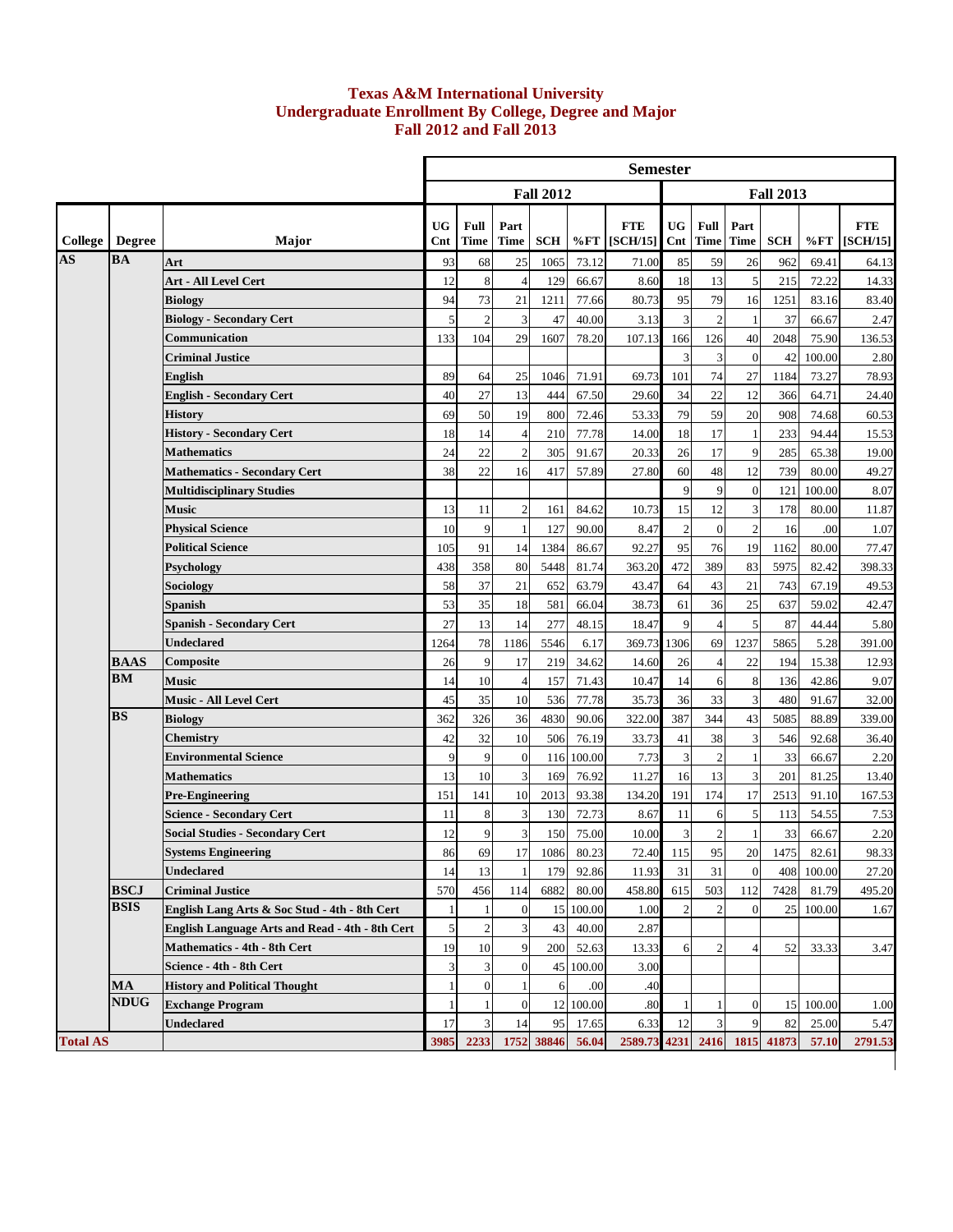## **Undergraduate Enrollment By College, Degree and Major Fall 2012 and Fall 2013 Texas A&M International University**

|                                  |               |                                              |                  |                |                     |                  |                | <b>Semester</b>        |                  |                |                             |                  |                |                        |
|----------------------------------|---------------|----------------------------------------------|------------------|----------------|---------------------|------------------|----------------|------------------------|------------------|----------------|-----------------------------|------------------|----------------|------------------------|
|                                  |               |                                              |                  |                |                     | <b>Fall 2012</b> |                |                        |                  |                |                             | <b>Fall 2013</b> |                |                        |
| College                          | <b>Degree</b> | Major                                        | <b>UG</b><br>Cnt | Full<br>Time   | Part<br><b>Time</b> | <b>SCH</b>       | %FT            | <b>FTE</b><br>[SCH/15] | <b>UG</b><br>Cnt | Full<br>Time   | Part<br>Time                | <b>SCH</b>       | %FT            | <b>FTE</b><br>[SCH/15] |
| <b>ED</b>                        | <b>BS</b>     | <b>Communication Disorders</b>               | 372              | 265            | 107                 | 4372             | 71.24          | 291.47                 | 339              | 219            | 120                         | 3701             | 64.60          | 246.73                 |
|                                  |               | <b>Fitness and Sports</b>                    | 119              | 90             | 29                  | 1448             | 75.63          | 96.53                  | 85               | 60             | 25                          | 1021             | 70.59          | 68.07                  |
|                                  |               | <b>Fitness and Sports - All Level Cert</b>   | 81               | 55             | 26                  | 922              | 67.90          | 61.47                  | 31               | 16             | 15                          | 329              | 51.61          | 21.93                  |
|                                  |               | Kinesiology                                  | 41               | 32             | 9                   | 505              | 78.05          | 33.67                  | 105              | 84             | 21                          | 1269             | 80.00          | 84.60                  |
|                                  |               | <b>Kinesiology - All Level Cert</b>          | 27               | 22             | 5                   | 336              | 81.48          | 22.40                  | 37               | 24             | 13                          | 430              | 64.86          | 28.67                  |
|                                  |               | <b>Special Education</b>                     | $\overline{2}$   | $\overline{0}$ | $\overline{2}$      | 12               | .00            | .80                    | $\mathbf{1}$     | $\mathbf{1}$   | $\mathbf{0}$                | 15               | 100.00         | 1.00                   |
|                                  |               | <b>Special Education - All Level Cert</b>    | 69               | 36             | 33                  | 722              | 52.17          | 48.13                  | 67               | 28             | 39                          | 649              | 41.79          | 43.27                  |
|                                  |               | <b>Undeclared</b>                            | 11               | 9              | $\overline{2}$      | 129              | 81.82          | 8.60                   | 10               | 10             | $\boldsymbol{0}$            | 132              | 100.00         | 8.80                   |
|                                  | <b>BSIS</b>   | <b>Bilingual Education</b>                   | 3                | $\overline{c}$ |                     | 34               | 66.67          | 2.27                   | $\overline{c}$   | 1              | $\mathbf{1}$                | 22               | 50.00          | 1.47                   |
|                                  |               | <b>Bilingual Education - 4-8</b>             | 10               | $\overline{2}$ | 8                   | 90               | 20.00          | 6.00                   | 3                | $\overline{2}$ | 1                           | 36               | 66.67          | 2.40                   |
|                                  |               | <b>Bilingual Education - EC-6</b>            | 171              | 89             | 82                  | 1742             | 52.05          | 116.13                 | 149              | 80             | 69                          | 1501             | 53.69          | 100.07                 |
|                                  |               | <b>Bilingual Generalist</b>                  | 1                | $\mathbf{1}$   | $\overline{0}$      | 12               | 100.00         | .80                    |                  |                |                             |                  |                |                        |
|                                  |               | <b>Bilingual Generalist - 4th - 8th Cert</b> |                  | $\mathbf{1}$   | $\theta$            | 12               | 100.00         | .80                    |                  | $\overline{0}$ | $\mathbf{1}$                | 9                | .00            | .60                    |
|                                  |               | <b>Early Childhood Education</b>             | 140              | 60             | 80                  | 1344             | 42.86          | 89.60                  | 99               | 54             | 45                          | 1004             | 54.55          | 66.93                  |
| <b>Total ED</b>                  |               |                                              | 1048             | 664            | 384                 | 11680            | 63.36          | 778.67                 | 929              | 579            | 350                         | 10118            | 62.33          | 674.53                 |
|                                  |               |                                              |                  |                |                     |                  |                |                        |                  |                |                             |                  |                |                        |
| NH                               | <b>BSN</b>    | <b>Nursing</b>                               | 476              | 366            | 110                 | 5602             | 76.89          | 373.47                 | 527              | 362            | 165                         | 5976             | 68.69          | 398.40                 |
| <b>Total NH</b>                  |               |                                              | 476              | 366            | 110                 | 5602             | 76.89          | 373.47                 | 527              | 362            | 165                         | 5976             | 68.69          | 398.40                 |
| <b>SSB</b>                       | <b>BBA</b>    |                                              |                  |                |                     |                  |                |                        |                  |                |                             |                  |                |                        |
|                                  |               | <b>Accounting</b>                            | 215              | 150            | 65                  | 2469             | 69.77          | 164.60                 | 228              | 175            | 53                          | 2666             | 76.75          | 177.73                 |
|                                  |               | <b>BBA</b> - Business Administration         | 173              | 134            | 39                  | 2105             | 77.46          | 140.33                 | 204              | 164            | 40                          | 2502             | 80.39          | 166.80                 |
|                                  |               | <b>BBA</b> - Finance                         | 69               | 61             | 8                   | 886              | 88.41          | 59.07                  | 83               | 65             | 18                          | 1016             | 78.31          | 67.73                  |
|                                  |               | <b>BBA</b> - International Economics         | 41               | 37             | $\overline{4}$      | 516              | 90.24          | 34.40                  | 41               | 38             | 3                           | 528              | 92.68          | 35.20                  |
|                                  |               | <b>BBA</b> - Management                      | 115              | 80             | 35                  | 1330             | 69.57          | 88.67                  | 146              | 107            | 39                          | 1715             | 73.29          | 114.33                 |
|                                  |               | <b>BBA</b> - Marketing                       | 81               | 68             | 13                  | 993              | 83.95          | 66.20                  | 80               | 70             | 10                          | 1061             | 87.50          | 70.73                  |
|                                  |               | <b>Business Administration</b>               | 72               | 59             | 13                  | 888              | 81.94          | 59.20                  | 18               | 15             | $\ensuremath{\mathfrak{Z}}$ | 225              | 83.33          | 15.00                  |
|                                  |               | <b>Management Information Systems</b>        | 75               | 55             | 20                  | 839              | 73.33          | 55.93                  | 73               | 58             | 15                          | 857              | 79.45          | 57.13                  |
|                                  |               | <b>Undeclared</b>                            | 22               | 20             | $\overline{2}$      | 278              | 90.91          | 18.53                  | 12               | 11             | $\mathbf{1}$                | 148              | 91.67          | 9.87                   |
|                                  | <b>NDUG</b>   | <b>MPACC</b> Accounting                      | 1                | 1              | $\Omega$            | 12               | 100.00         | .80                    | 1                | 1              | $\overline{0}$              | 15               | 100.00         | 1.00                   |
|                                  |               | <b>Exchange Program</b>                      | 9                | 9              | $\mathbf{0}$        | 123              | 100.00         | 8.20                   | $\,8\,$          | 8              | $\mathbf{0}$                | 120              | 100.00         | 8.00                   |
|                                  |               | <b>Undeclared</b>                            | $\overline{2}$   | $\theta$       | $\mathcal{D}$       | 6                | .00            | .40                    |                  |                |                             |                  |                |                        |
| <b>Total SSB</b><br><b>Total</b> |               |                                              | 875<br>6384      | 674<br>3937    | 201<br>2447         | 10445<br>66573   | 77.03<br>61.67 | 696.33<br>4438.20      | 894<br>6581      | 712<br>4069    | 182<br>2512                 | 10853<br>68820   | 79.64<br>61.83 | 723.53<br>4588.00      |
|                                  |               |                                              |                  |                |                     |                  |                |                        |                  |                |                             |                  |                |                        |

*WebFocus: IR\_PGM-REV-ENR-2015 as of 12/01/15 Note: Report Excludes Non-Degree Students*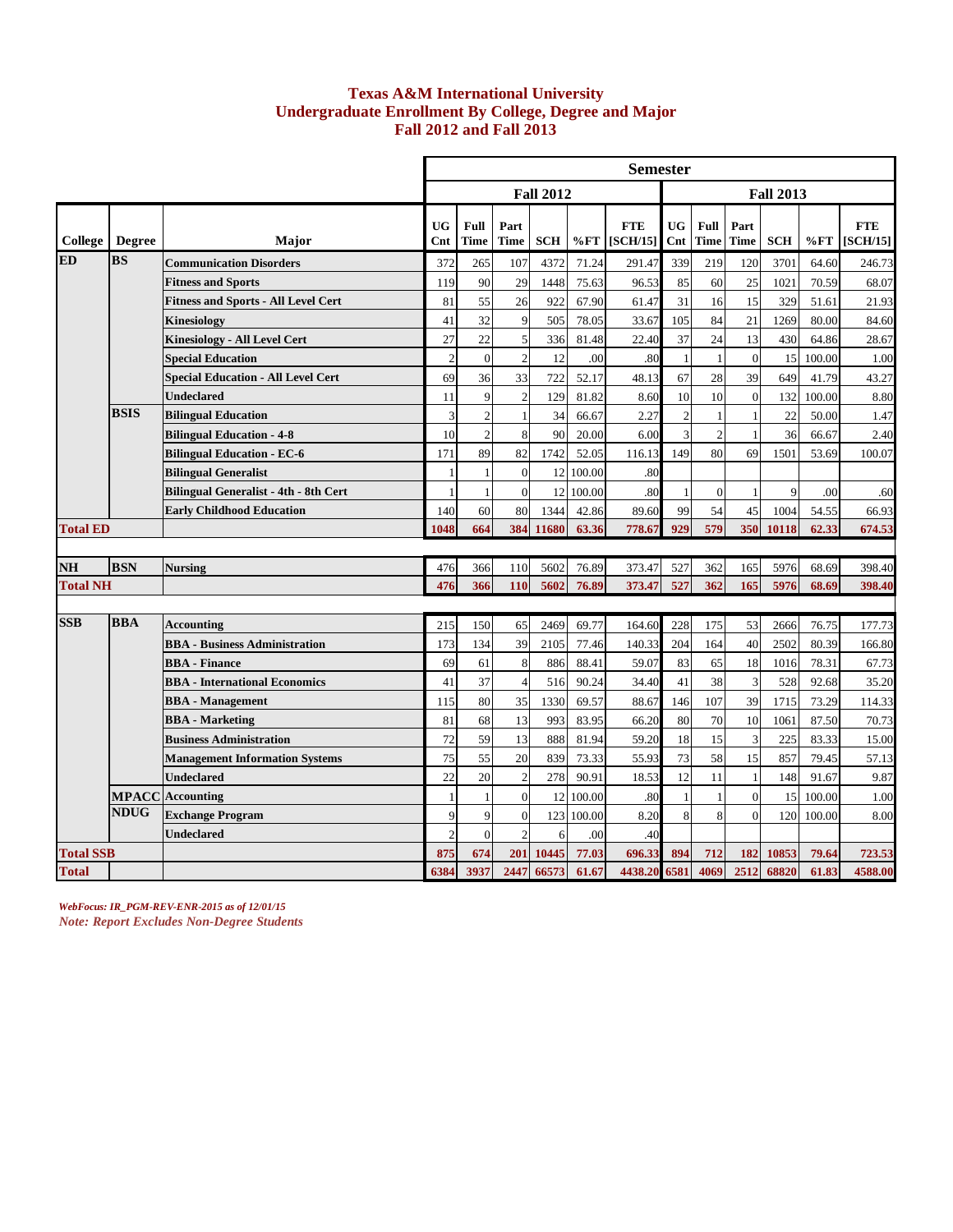## **Texas A&M International University Undergraduate Enrollment By College, Degree and Major Fall 2014 and Fall 2015**

|                 |               |                                               |                |                  |                     |                  |            | <b>Semester</b>        |                  |                     |                     |                  |        |                        |
|-----------------|---------------|-----------------------------------------------|----------------|------------------|---------------------|------------------|------------|------------------------|------------------|---------------------|---------------------|------------------|--------|------------------------|
|                 |               |                                               |                |                  |                     | <b>Fall 2014</b> |            |                        |                  |                     |                     | <b>Fall 2015</b> |        |                        |
| College         | <b>Degree</b> | Major                                         | UG<br>Cnt      | Full<br>Time     | Part<br><b>Time</b> | <b>SCH</b>       | %FT        | <b>FTE</b><br>[SCH/15] | <b>UG</b><br>Cnt | Full<br><b>Time</b> | Part<br><b>Time</b> | <b>SCH</b>       | %FT    | <b>FTE</b><br>[SCH/15] |
| <b>AS</b>       | <b>BA</b>     | Art                                           | 92             | 71               | 21                  | 1086             | 77.17      | 72.40                  | 78               | 49                  | 29                  | 883              | 62.82  | 58.87                  |
|                 |               | Art - All Level Cert                          | 23             | 18               | 5                   | 270              | 78.26      | 18.00                  | 14               | 10                  | $\overline{4}$      | 165              | 71.43  | 11.00                  |
|                 |               | <b>Biology</b>                                | 97             | 80               | 17                  | 1273             | 82.47      | 84.87                  | 107              | 92                  | 15                  | 1420             | 85.98  | 94.67                  |
|                 |               | Communication                                 | 168            | 133              | 35                  | 2015             | 79.17      | 134.33                 | 153              | 136                 | 17                  | 1976             | 88.89  | 131.73                 |
|                 |               | <b>Criminal Justice</b>                       | 10             | 9                | $\mathbf{1}$        | 139              | 90.00      | 9.27                   | 28               | $23\,$              | 5                   | 341              | 82.14  | 22.73                  |
|                 |               | <b>English</b>                                | 97             | 69               | 28                  | 1135             | 71.13      | 75.67                  | 103              | $88\,$              | 15                  | 1329             | 85.44  | 88.60                  |
|                 |               | <b>English - Secondary Cert</b>               | 42             | 26               | 16                  | 483              | 61.90      | 32.20                  | 39               | 26                  | 13                  | 451              | 66.67  | 30.07                  |
|                 |               | <b>History</b>                                | 65             | 55               | 10                  | 788              | 84.62      | 52.53                  | 57               | 39                  | 18                  | 663              | 68.42  | 44.20                  |
|                 |               | <b>History - Secondary Cert</b>               | 23             | 15               | 8                   | 258              | 65.22      | 17.20                  | 25               | 19                  | 6                   | 282              | 76.00  | 18.80                  |
|                 |               | <b>Mathematics</b>                            | 29             | 26               | 3                   | 370              | 89.66      | 24.67                  | 39               | 29                  | 10                  | 483              | 74.36  | 32.20                  |
|                 |               | <b>Mathematics - Secondary Cert</b>           | 66             | 50               | 16                  | 811              | 75.76      | 54.07                  | 60               | 45                  | 15                  | 721              | 75.00  | 48.07                  |
|                 |               | <b>Multidisciplinary Studies</b>              | 31             | 22               | 9                   | 372              | 70.97      | 24.80                  |                  | $\mathbf{0}$        | $\mathbf{1}$        | 6                | .00    | .40                    |
|                 |               | <b>Music</b>                                  | 16             | 13               | 3                   | 199              | 81.25      | 13.27                  | 22               | 17                  | 5                   | 280              | 77.27  | 18.67                  |
|                 |               | <b>Physical Science</b>                       | $\mathbf{1}$   | $\mathbf{0}$     | $\mathbf{1}$        | 3                | .00        | .20                    |                  |                     |                     |                  |        |                        |
|                 |               | <b>Political Science</b>                      | 84             | 65               | 19                  | 1024             | 77.38      | 68.27                  | 86               | 70                  | 16                  | 1076             | 81.40  | 71.73                  |
|                 |               | <b>Psychology</b>                             | 515            | 416              | 99                  | 6493             | 80.78      | 432.87                 | 579              | 457                 | 122                 | 7186             | 78.93  | 479.07                 |
|                 |               | Sociology                                     | 66             | 42               | 24                  | 746              | 63.64      | 49.73                  | 67               | 51                  | 16                  | 819              | 76.12  | 54.60                  |
|                 |               | <b>Spanish</b>                                | 39             | 28               | 11                  | 465              | 71.79      | 31.00                  | 37               | 21                  | 16                  | 394              | 56.76  | 26.27                  |
|                 |               | <b>Spanish - All Level Cert</b>               | 3              | $\mathbf{0}$     | 3                   | 23               | .00        | 1.53                   | 8                | 5                   | 3                   | 99               | 62.50  | 6.60                   |
|                 |               | <b>Spanish - Secondary Cert</b>               | $\overline{7}$ | 5                | $\overline{2}$      | 88               | 71.43      | 5.87                   | 3                | 3                   | $\overline{0}$      | 36               | 100.00 | 2.40                   |
|                 |               | <b>Undeclared</b>                             | 730            | 78               | 652                 | 4017             | 10.68      | 267.80                 | 280              | 121                 | 159                 | 2772             | 43.21  | 184.80                 |
|                 |               | <b>Undeclared-Dual Credit</b>                 | 577            | 31               | 546                 | 2118             | 5.37       | 141.20                 | 518              | 84                  | 434                 | 2558             | 16.22  | 170.53                 |
|                 | <b>BAAS</b>   | Composite                                     | 29             | 10               | 19                  | 272              | 34.48      | 18.13                  | 30               | 11                  | 19                  | 289              | 36.67  | 19.27                  |
|                 | <b>BM</b>     | <b>Music</b>                                  | 16             | 12               | $\overline{4}$      | 195              | 75.00      | 13.00                  | 31               | 24                  | $\boldsymbol{7}$    | 381              | 77.42  | 25.40                  |
|                 |               | Music - All Level Cert                        | 44             | 35               | 9                   | 562              | 79.55      | 37.47                  | 31               | 27                  | $\overline{4}$      | 406              | 87.10  | 27.07                  |
|                 | <b>BS</b>     | <b>Biology</b>                                | 426            | 372              | 54                  | 5607             | 87.32      | 373.80                 | 415              | 375                 | 40                  | 5612             | 90.36  | 374.13                 |
|                 |               | <b>Chemistry</b>                              | 45             | 39               | 6                   | 604              | 86.67      | 40.27                  | 58               | 50                  | 8                   | 766              | 86.21  | 51.07                  |
|                 |               | <b>Environmental Science</b>                  | $\mathbf{1}$   | $\boldsymbol{0}$ | $\mathbf{1}$        | 8                | .00        | .53                    |                  | $\mathbf{0}$        | $\mathbf{1}$        | $\overline{4}$   | .00    | .27                    |
|                 |               | <b>Mathematics</b>                            | 17             | 13               | $\overline{4}$      | 209              | 76.47      | 13.93                  | 24               | 17                  | $\overline{7}$      | 316              | 70.83  | 21.07                  |
|                 |               | <b>Pre-Engineering</b>                        | 192            | 169              | 23                  | 2499             | 88.02      | 166.60                 | 198              | 172                 | 26                  | 2568             | 86.87  | 171.20                 |
|                 |               | <b>Science</b>                                | $\overline{2}$ |                  |                     | 22               | 50.00      | 1.47                   |                  |                     |                     |                  |        |                        |
|                 |               | <b>Science - Secondary Cert</b>               | 11             | $\boldsymbol{7}$ | $\overline{4}$      | 121              | 63.64      | 8.07                   | 16               | 11                  | 5                   | 186              | 68.75  | 12.40                  |
|                 |               | <b>Systems Engineering</b>                    | 143            | 116              | 27                  | 1836             | 81.12      | 122.40                 | 151              | 129                 | 22                  | 2011             | 85.43  | 134.07                 |
|                 |               | <b>Undeclared</b>                             | $\overline{7}$ | $\overline{3}$   | $\overline{4}$      | 66               | 42.86      | 4.40                   | 6                |                     |                     | 72               | 66.67  | 4.80                   |
|                 | <b>BSCJ</b>   | <b>Criminal Justice</b>                       | 674            | 548              | 126                 | 8214             | 81.31      | 547.60                 | 695              | 565                 | 130                 | 8497             | 81.29  | 566.47                 |
|                 | <b>BSIS</b>   | English Lang Arts & Soc Stud - 4th - 8th Cert | $\mathbf{1}$   | $\mathbf{0}$     |                     | 9                | .00        | .60                    |                  |                     |                     |                  |        |                        |
|                 | <b>NDUG</b>   | <b>Exchange Program</b>                       | 10             | 10               | $\boldsymbol{0}$    |                  | 128 100.00 | 8.53                   |                  |                     |                     |                  |        |                        |
|                 |               | <b>Undeclared</b>                             | 13             | $\mathbf{0}$     | 13                  | 49               | .00        | 3.27                   | 16               | $\overline{0}$      | 16                  | 68               | .00    | 4.53                   |
| <b>Total AS</b> |               |                                               | 4412           | 2587             |                     | 1825 44577       | 58.64      | 2971.80                | 3976             | 2770                |                     | 1206 45116       | 69.67  | 3007.73                |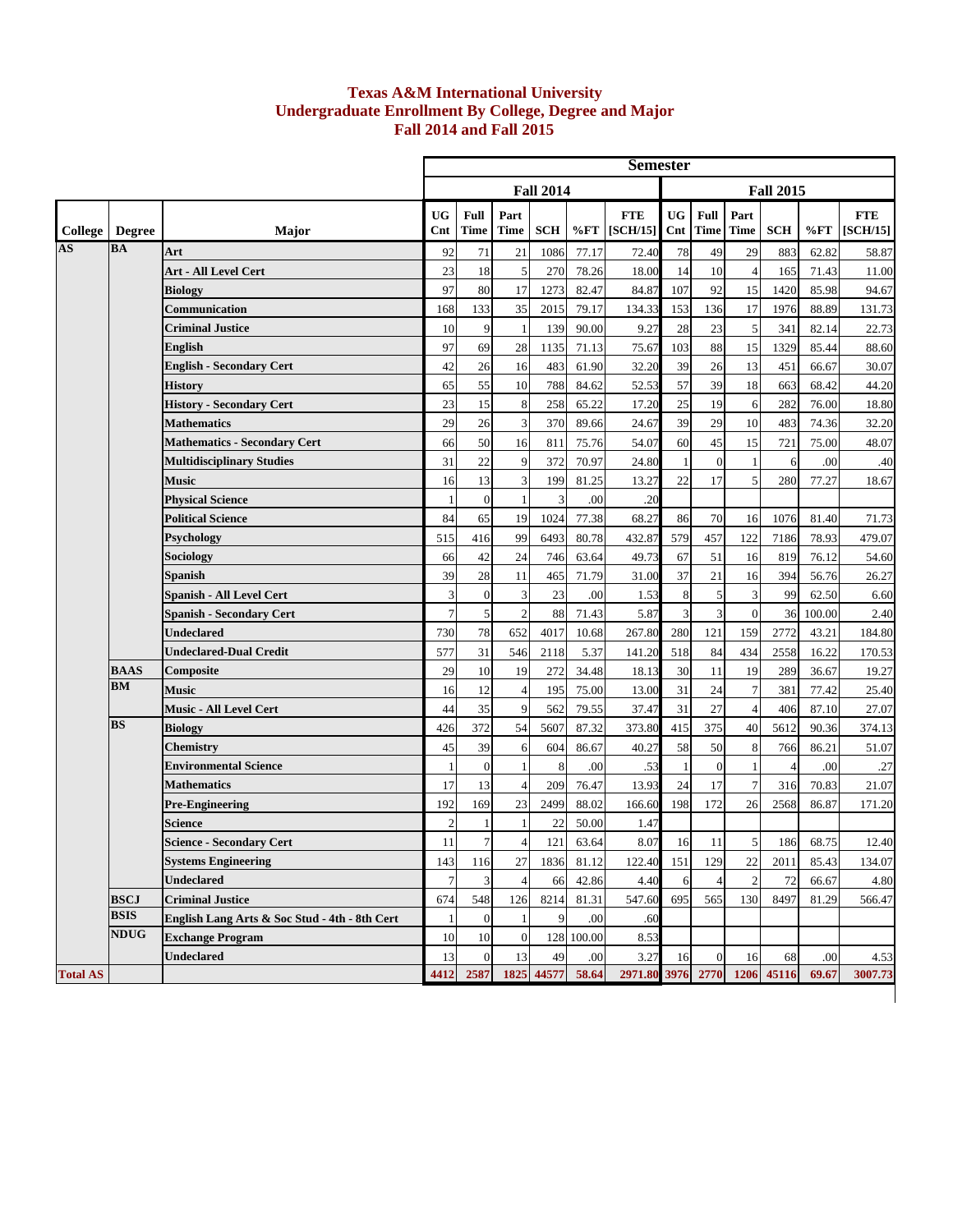## **Texas A&M International University Undergraduate Enrollment By College, Degree and Major Fall 2014 and Fall 2015**

|                  |               |                                              |                  |                |                     |                  |            | <b>Semester</b>        |                  |                     |                     |                  |        |                        |
|------------------|---------------|----------------------------------------------|------------------|----------------|---------------------|------------------|------------|------------------------|------------------|---------------------|---------------------|------------------|--------|------------------------|
|                  |               |                                              |                  |                |                     | <b>Fall 2014</b> |            |                        |                  |                     |                     | <b>Fall 2015</b> |        |                        |
| College          | <b>Degree</b> | Major                                        | <b>UG</b><br>Cnt | Full<br>Time   | Part<br><b>Time</b> | <b>SCH</b>       | %FT        | <b>FTE</b><br>[SCH/15] | <b>UG</b><br>Cnt | Full<br><b>Time</b> | Part<br><b>Time</b> | <b>SCH</b>       | %FT    | <b>FTE</b><br>[SCH/15] |
| <b>ED</b>        | <b>BS</b>     | <b>Communication Disorders</b>               | 301              | 180            | 121                 | 3213             | 59.80      | 214.20                 | 247              | 158                 | 89                  | 2701             | 63.97  | 180.07                 |
|                  |               | <b>Fitness and Sports</b>                    | 52               | 39             | 13                  | 646              | 75.00      | 43.07                  | 12               | 11                  | 1                   | 165              | 91.67  | 11.00                  |
|                  |               | <b>Fitness and Sports - All Level Cert</b>   | 12               | $\overline{7}$ | 5                   | 126              | 58.33      | 8.40                   |                  |                     | $\boldsymbol{0}$    | 13               | 100.00 | .87                    |
|                  |               | <b>Kinesiology</b>                           | 151              | 131            | 20                  | 1953             | 86.75      | 130.20                 | 179              | 151                 | 28                  | 2334             | 84.36  | 155.60                 |
|                  |               | <b>Kinesiology - All Level Cert</b>          | 47               | 36             | 11                  | 560              | 76.60      | 37.33                  | 65               | 49                  | 16                  | 755              | 75.38  | 50.33                  |
|                  |               | <b>Pre-Kinesiology All Level Cert</b>        |                  |                |                     |                  |            |                        |                  |                     | $\mathbf{0}$        | 12               | 100.00 | .80                    |
|                  |               | Pre-Special Ed All Level Cert                | 1                | $\mathbf{0}$   | -1                  | 6                | .00        | .40                    |                  |                     |                     |                  |        |                        |
|                  |               | Special Ed-EC6 & All Lvl Cert                | 12               | 6              | 6                   | 143              | 50.00      | 9.53                   | 32               | 19                  | 13                  | 353              | 59.38  | 23.53                  |
|                  |               | <b>Special Education</b>                     |                  |                |                     |                  |            |                        |                  |                     |                     |                  |        |                        |
|                  |               | <b>Special Education - All Level Cert</b>    | 40               | 12             | 28                  | 365              | 30.00      | 24.33                  | 20               | 5                   | 15                  | 187              | 25.00  | 12.47                  |
|                  |               | <b>Undeclared</b>                            | 6                | $\overline{4}$ | $\overline{2}$      | 73               | 66.67      | 4.87                   | $\overline{2}$   |                     | -1                  | 24               | 50.00  | 1.60                   |
|                  | <b>BSIS</b>   | <b>Bilingual Education - EC-6</b>            | 93               | 45             | 48                  | 926              | 48.39      | 61.73                  | 36               | 15                  | 21                  | 345              | 41.67  | 23.00                  |
|                  |               | <b>Bilingual Generalist - 4th - 8th Cert</b> | $\mathbf{1}$     | $\mathbf{1}$   | $\boldsymbol{0}$    | 12               | 100.00     | .80                    |                  |                     |                     |                  |        |                        |
|                  |               | <b>Early Childhood Education</b>             | 54               | 28             | 26                  | 569              | 51.85      | 37.93                  | 31               | 19                  | 12                  | 339              | 61.29  | 22.60                  |
|                  |               | <b>Elem Ed-Bilingual Emphasis</b>            | 63               | 34             | 29                  | 662              | 53.97      | 44.13                  | 139              | 85                  | 54                  | 1512             | 61.15  | 100.80                 |
|                  |               | <b>Elem Ed-ESL Emphasis</b>                  | 8                | $\mathbf{2}$   | 6                   | 66               | 25.00      | 4.40                   | 28               | 18                  | 10                  | 283              | 64.29  | 18.87                  |
|                  |               | <b>Elem Ed-Early Lrning Emphasis</b>         | 6                | $\overline{4}$ | $\overline{2}$      | 64               | 66.67      | 4.27                   | 23               | 19                  | $\overline{4}$      | 279              | 82.61  | 18.60                  |
|                  |               | <b>Pre-Early Chldhd Reading</b>              | $\mathbf{1}$     | $\mathbf{1}$   | $\overline{0}$      | 14               | 100.00     | .93                    |                  |                     |                     |                  |        |                        |
|                  |               | <b>Pre-Education</b>                         | $\overline{9}$   | 9              | $\overline{0}$      | 125              | 100.00     | 8.33                   |                  |                     |                     |                  |        |                        |
|                  | <b>NDUG</b>   | <b>Undeclared</b>                            |                  |                |                     |                  |            |                        |                  | $\mathbf{0}$        | $\overline{2}$      | 6                | .00    | .40                    |
| <b>Total ED</b>  |               |                                              | 857              | 539            | 318                 | 9523             | 62.89      | 634.87                 | 818              | 552                 | 266                 | 9308             | 67.48  | 620.53                 |
| <b>NH</b>        | <b>BSN</b>    | <b>Nursing</b>                               | 526              | 393            | 133                 | 6251             | 74.71      | 416.73                 | 549              | 420                 | 129                 | 6531             | 76.50  | 435.40                 |
| <b>Total NH</b>  |               |                                              | 526              | 393            | 133                 | 6251             | 74.71      | 416.73                 | 549              | 420                 | 129                 | 6531             | 76.50  | 435.40                 |
|                  |               |                                              |                  |                |                     |                  |            |                        |                  |                     |                     |                  |        |                        |
| <b>SSB</b>       | <b>BBA</b>    | Accounting                                   | 226              | 182            | 44                  | 2732             | 80.53      | 182.13                 | 257              | 200                 | 57                  | 3072             | 77.82  | 204.80                 |
|                  |               | <b>BBA</b> - Business Administration         | 250              | 193            | 57                  | 3006             | 77.20      | 200.40                 | 242              | 206                 | 36                  | 2998             | 85.12  | 199.87                 |
|                  |               | <b>BBA</b> - Finance                         | 76               | 58             | 18                  | 912              | 76.32      | 60.80                  | 85               | 69                  | 16                  | 1065             | 81.18  | 71.00                  |
|                  |               | <b>BBA</b> - International Economics         | 46               | 38             | 8                   | 576              | 82.61      | 38.40                  | 46               | 39                  | $\overline{7}$      | 578              | 84.78  | 38.53                  |
|                  |               | <b>BBA</b> - Management                      | 148              | 118            | 30                  | 1834             | 79.73      | 122.27                 | 168              | 133                 | 35                  | 2051             | 79.17  | 136.73                 |
|                  |               | <b>BBA</b> - Marketing                       | 107              | 98             | 9                   | 1399             | 91.59      | 93.27                  | 112              | 94                  | 18                  | 1435             | 83.93  | 95.67                  |
|                  |               | <b>Business Administration</b>               | 9                | 8              | $\mathbf{1}$        | 115              | 88.89      | 7.67                   | $\overline{7}$   | $\tau$              | $\boldsymbol{0}$    | 94               | 100.00 | 6.27                   |
|                  |               | <b>Management Information Systems</b>        | 65               | 51             | 14                  | 777              | 78.46      | 51.80                  | 62               | 55                  | $\boldsymbol{7}$    | 808              | 88.71  | 53.87                  |
|                  |               | <b>Undeclared</b>                            | $\overline{7}$   | 6              |                     | 81               | 85.71      | 5.40                   | 5                | 5                   | $\overline{0}$      | 65               | 100.00 | 4.33                   |
|                  | <b>MPACC</b>  | <b>Accounting</b>                            |                  |                |                     |                  |            |                        |                  |                     |                     |                  |        |                        |
|                  | <b>NDUG</b>   | <b>Exchange Program</b>                      | 8                | 8              | $\mathbf{0}$        |                  | 114 100.00 | 7.60                   | 7                | 7                   | $\boldsymbol{0}$    | 96               | 100.00 | 6.40                   |
|                  |               | <b>Undeclared</b>                            |                  | $\mathbf{0}$   |                     | 6                | .00        | .40                    |                  |                     |                     |                  |        |                        |
| <b>Total SSB</b> |               |                                              | 943              | 760            | 183                 | 11552            | 80.59      | 770.13                 | 991              | 815                 | 176                 | 12262            | 82.24  | 817.47                 |
|                  |               |                                              |                  |                |                     |                  |            |                        |                  |                     |                     |                  |        |                        |
| <b>UC</b>        | <b>BA</b>     | <b>Multidisc. Studies-PreLaw</b>             |                  |                |                     |                  |            |                        | 3                | 3                   | $\boldsymbol{0}$    | 43               | 100.00 | 2.87                   |
|                  |               | <b>Multidisciplinary Studies</b>             |                  |                |                     |                  |            |                        | 37               | 26                  | 11                  | 422              | 70.27  | 28.13                  |
| <b>Total UC</b>  |               |                                              | $\bf{0}$         | $\bf{0}$       | $\bf{0}$            | $\bf{0}$         | .00        | .00                    | 40               | 29                  | 11                  | 465              | 72.50  | 31.00                  |
| <b>Total</b>     |               |                                              | 6738             | 4279           |                     | 2459 71903       | 63.51      | 4793.53                | 6374             | 4586                | 1788                | 73682            | 71.95  | 4912.13                |

*WebFocus: IR\_PGM-REV-ENR-2015 as of 12/01/15 Note: Report Excludes Non-Degree Students*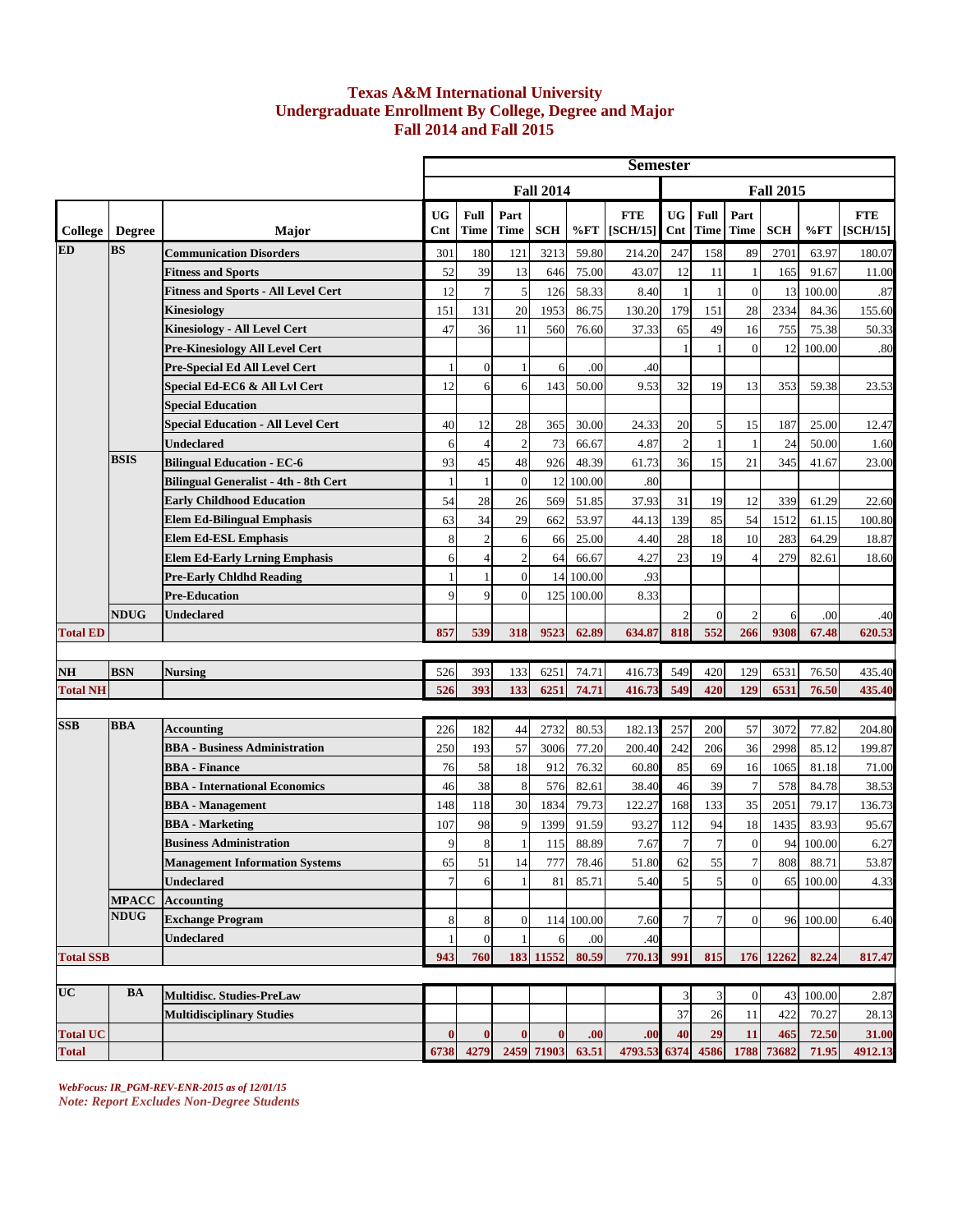|          |             |                                               |                                     |                |                               |                              |                                                                  |                  |                            |                             |              |                | Semester                        |                              |                   |              |              |                  |                  |               |                              |                                |              |                      |                                 |
|----------|-------------|-----------------------------------------------|-------------------------------------|----------------|-------------------------------|------------------------------|------------------------------------------------------------------|------------------|----------------------------|-----------------------------|--------------|----------------|---------------------------------|------------------------------|-------------------|--------------|--------------|------------------|------------------|---------------|------------------------------|--------------------------------|--------------|----------------------|---------------------------------|
|          |             |                                               |                                     |                |                               |                              |                                                                  | <b>Fall 2012</b> |                            |                             |              |                |                                 |                              |                   |              |              |                  | <b>Fall 2013</b> |               |                              |                                |              |                      |                                 |
|          |             |                                               | Amer<br>$\mathop{\rm Ind}\nolimits$ | Asian          |                               | $_{\rm Haw}$<br><b>Black</b> | Hisp                                                             |                  | White                      | Multi                       | Ŭnk          | Inter          | Total                           | Amer<br>$\mathbf{Ind}$       | Asian             | <b>Black</b> | $_{\rm Haw}$ |                  | Hisp             | White         | Multi                        |                                | Unk          | Inter                | Total                           |
|          |             |                                               | $\mathbf{N}$   $\mathbf{H}$         | E              | м                             | N                            | $\mathbf{r}$                                                     | $\blacksquare$   | N<br>E                     | N<br>H                      | N<br>E       | N<br>E         |                                 | ×<br>$\overline{\mathbf{r}}$ | N<br>$\mathbf{r}$ | E            | N<br>N       | $\mathbf{r}$     | N                | $\mathbf{r}$  | $\mathbf{H}$<br>$\mathbb{N}$ | $\mathbf{H}$<br>$\blacksquare$ | r,<br>N      | N                    |                                 |
| College  | Degree      | Major                                         |                                     |                |                               |                              |                                                                  |                  |                            |                             |              |                |                                 |                              |                   |              |              |                  |                  |               |                              |                                |              |                      |                                 |
| AS       | BA          | Art                                           |                                     |                |                               |                              | 62                                                               | 25               |                            |                             |              |                | 93                              |                              |                   |              |              | 53               | 24               |               | $\mathcal{L}_{\mathcal{A}}$  |                                |              | $\omega$             | 85                              |
|          |             | Art - All Level Cert                          |                                     |                |                               |                              | $\circ$                                                          | $\omega$         |                            |                             |              |                | 12                              |                              |                   |              |              | 15               | $\mathfrak{a}$   |               |                              |                                |              |                      | $\frac{8}{18}$                  |
|          |             | Biology                                       |                                     |                | $\overline{\phantom{0}}$<br>− |                              | 52                                                               | 35               | $\mathbf{c}$               |                             |              |                | 94                              |                              |                   |              |              | $\mathcal{L}$    | 39               |               |                              |                                |              |                      | 65                              |
|          |             | <b>Biology - Secondary Cert</b>               |                                     |                |                               |                              | 4                                                                |                  |                            |                             |              |                | n                               |                              |                   |              |              | E                |                  |               |                              |                                |              |                      |                                 |
|          |             | Communication                                 |                                     |                |                               |                              | 74                                                               | 50               | $\omega$                   |                             |              | $\mathcal{L}$  | 133<br>$\overline{\phantom{0}}$ |                              |                   |              |              | $\Xi$            | 57               | $\mathcal{L}$ | $\mathcal{L}$                |                                |              | $\mathcal{L}$        | 166                             |
|          |             | <b>Criminal Justice</b>                       |                                     |                |                               |                              |                                                                  |                  |                            |                             |              |                |                                 |                              |                   |              |              | $\sim$           |                  |               |                              |                                |              |                      |                                 |
|          |             | English                                       |                                     |                | -                             |                              |                                                                  | 25               | $\epsilon$                 |                             |              |                | 89                              |                              |                   |              |              |                  | 30               |               | 3                            |                                | $\mathbf{c}$ |                      | $\overline{a}$                  |
|          |             | English - Secondary Cert                      |                                     |                |                               |                              | $\frac{57}{29}$                                                  | $\circ$          |                            |                             |              |                | 40                              |                              |                   |              |              | $rac{62}{28}$    | 4                |               |                              |                                |              |                      |                                 |
|          |             | History                                       |                                     |                |                               |                              |                                                                  | $\overline{30}$  | $\mathcal{L}$              |                             |              |                | 69                              |                              |                   |              |              |                  | 57               |               | 3                            |                                |              |                      | $\frac{54}{7}$                  |
|          |             | History - Secondary Cert                      |                                     |                |                               |                              | $\overline{ }$                                                   | $\overline{10}$  |                            |                             |              |                | $^{18}$                         |                              |                   |              |              | 4                | 13               |               |                              |                                |              |                      |                                 |
|          |             | Mathematics                                   |                                     |                |                               |                              |                                                                  | $\overline{10}$  |                            |                             |              |                |                                 |                              |                   |              |              | 13               | 13               |               |                              |                                |              |                      |                                 |
|          |             | Mathematics - Secondary Cert                  |                                     |                |                               |                              | $\frac{14}{18}$                                                  | 19               |                            |                             |              |                | $rac{24}{38}$                   |                              |                   |              |              | 37               | $\overline{21}$  |               |                              |                                |              |                      | $\frac{8}{2}$ 8 $\frac{8}{2}$ 5 |
|          |             | Multidisciplinary Studies                     |                                     |                |                               |                              |                                                                  |                  |                            |                             |              |                |                                 |                              |                   |              |              | $\sim$           | $\mathfrak{g}$   |               |                              |                                |              |                      |                                 |
|          |             | Music                                         |                                     |                |                               |                              | $\mathcal{L}$                                                    | ٩                |                            |                             |              |                | 13                              |                              |                   |              |              | 4                | 10               |               |                              |                                |              |                      |                                 |
|          |             | <b>Physical Science</b>                       |                                     |                |                               |                              |                                                                  | $\infty$         |                            |                             |              |                | $\overline{10}$                 |                              |                   |              |              |                  | $\sim$           |               |                              |                                |              |                      |                                 |
|          |             | <b>Political Science</b>                      |                                     |                | 2                             |                              |                                                                  | $50\,$           |                            |                             | N            |                |                                 |                              |                   |              |              |                  | $05\,$           |               | $\mathcal{L}$                |                                |              |                      | $\frac{2}{9}$                   |
|          |             | Psychology                                    |                                     |                |                               |                              | $\frac{48}{312}$                                                 | 112              | 3<br>$\omega$              |                             |              | 4              | $\frac{105}{438}$               |                              |                   |              |              | $\frac{41}{339}$ | 113              |               |                              |                                |              | $\epsilon$<br>0      |                                 |
|          |             | Sociology                                     |                                     |                |                               |                              |                                                                  | 16               | $\mathcal{L}$              |                             |              |                |                                 |                              |                   |              |              | 49               | $12 \text{ }$    | $\frac{6}{2}$ |                              |                                |              |                      |                                 |
|          |             | Spanish                                       |                                     |                |                               |                              | $\frac{39}{48}$                                                  | 4                |                            |                             |              |                | $rac{58}{53}$                   |                              |                   |              |              | 55               | $\circ$          |               |                              |                                |              |                      | $\frac{2}{9}$                   |
|          |             | Spanish - Secondary Cert                      |                                     |                |                               |                              |                                                                  | 4                |                            |                             |              |                |                                 |                              |                   |              |              | 6                | $\omega$         |               |                              |                                |              |                      | $\circ$                         |
|          |             | Undeclared                                    |                                     | 2              | 8                             |                              | 670                                                              | 551              | $\circ$                    |                             |              | $\overline{a}$ | 1264<br>$\Xi$                   |                              | ৩                 | $\circ$      |              | 704              | 562              | ${}^{\circ}$  | 3                            |                                |              | 6<br>5               | 1306                            |
|          | <b>BAAS</b> | Composite                                     |                                     |                |                               |                              | $\equiv$                                                         | 15               |                            |                             |              |                | 26                              |                              |                   |              |              | $\equiv$         | 14               |               |                              |                                |              |                      | $^{26}$                         |
|          | $M_{\rm B}$ | Music                                         |                                     |                |                               |                              | $\overline{4}$                                                   | $\overline{10}$  |                            |                             |              |                | 14                              |                              |                   |              |              | $\omega$         | $\equiv$         |               |                              |                                |              |                      | $\frac{14}{36}$                 |
|          |             | Music - All Level Cert                        |                                     |                |                               |                              | 15                                                               | 28               |                            |                             |              |                | 45                              |                              |                   |              |              | $\circ$          | 26               |               |                              |                                |              |                      |                                 |
|          | BS          | Biology                                       |                                     | 2              | 2                             |                              | 200                                                              | 141              | 5<br>$\mathbf{C}$          |                             |              |                | 362<br>5                        |                              | $\mathbf{\Omega}$ | $\mathbf{c}$ |              | 210              | 153              | 2             | $\mathbf{c}$                 |                                |              | Γ<br>Z               | 387                             |
|          |             | Chemistry                                     |                                     |                |                               |                              |                                                                  | $\overline{c}$   |                            |                             |              |                | 42                              |                              |                   |              |              | $\overline{13}$  | 24               |               |                              |                                |              | 3                    | $\overline{4}$                  |
|          |             | <b>Environmental Science</b>                  |                                     |                |                               |                              |                                                                  | $\sim$           |                            |                             |              |                | $\circ$                         |                              |                   |              |              |                  |                  |               |                              |                                |              |                      | $\omega$                        |
|          |             | Mathematics                                   |                                     |                |                               |                              |                                                                  | $\infty$         |                            |                             |              |                | 13                              |                              |                   |              |              | $\infty$         |                  |               |                              |                                |              |                      | $\frac{6}{1}$                   |
|          |             | Pre-Engineering                               |                                     |                | -                             |                              | $\boxed{\mathbb{Z}[\![\alpha]\!]$ प्रौ $\boxed{\![\alpha]\!]$ ण् | 127              |                            |                             | 2            |                | 151<br>$\sigma$                 |                              |                   | $\mathbf{c}$ |              | $\overline{1}$   | 160              |               | $\mathcal{L}$                |                                |              | 5<br>$\mathbf{\sim}$ | 191                             |
|          |             | Science - Secondary Cert                      |                                     |                |                               |                              |                                                                  | $^{\circ}$       |                            |                             |              |                | Ξ                               |                              |                   |              |              | 3                |                  |               |                              |                                |              |                      | $\equiv$                        |
|          |             | Social Studies - Secondary Cert               |                                     |                |                               |                              |                                                                  | $\sim$           |                            |                             |              |                | 12                              |                              |                   |              |              | $\mathbf{c}$     |                  |               |                              |                                |              |                      |                                 |
|          |             | <b>Systems Engineering</b>                    |                                     |                |                               |                              |                                                                  | 69               |                            |                             |              | $\mathcal{L}$  | 86                              |                              |                   |              |              | $\equiv$         | 94               |               | 3                            |                                |              | $\circ$              | $\frac{15}{1}$                  |
|          |             | Undeclared                                    |                                     |                |                               |                              |                                                                  | 5                |                            |                             |              |                | $\overline{14}$                 |                              |                   |              |              | 17               | 13               |               |                              |                                |              |                      | $\overline{3}$                  |
|          | <b>EOSE</b> | <b>Criminal Justice</b>                       |                                     |                |                               |                              | 251                                                              | 294              | $\overline{13}$<br>$\circ$ |                             | $\mathbf{c}$ |                | 570<br>$\mathcal{L}$            |                              |                   |              | $\sim$       | 277              | 308              | $\sim$        | 12                           |                                |              | $\omega$<br>4        | 615                             |
|          | <b>BSIS</b> | English Lang Arts & Soc Stud - 4th - 8th Cert |                                     |                |                               |                              |                                                                  |                  |                            |                             |              |                |                                 |                              |                   |              |              | $\mathcal{L}$    |                  |               |                              |                                |              |                      | $\sim$                          |
|          |             | English Lang Arts and Read - 4th - 8th Cert   |                                     |                |                               |                              | $\sim$                                                           |                  |                            |                             |              |                | S                               |                              |                   |              |              |                  |                  |               |                              |                                |              |                      |                                 |
|          |             | Mathematics - 4th - 8th Cert                  |                                     |                |                               |                              | $\frac{14}{2}$                                                   | 5                |                            |                             |              |                | 19                              |                              |                   |              |              | 4                | $\mathcal{L}$    |               |                              |                                |              |                      | 9                               |
|          |             | Science - 4th - 8th Cert                      |                                     |                |                               |                              |                                                                  | -                |                            |                             |              |                |                                 |                              |                   |              |              |                  |                  |               |                              |                                |              |                      |                                 |
|          | MA          | <b>History and Political Thought</b>          |                                     |                |                               |                              |                                                                  |                  |                            |                             |              |                |                                 |                              |                   |              |              |                  |                  |               |                              |                                |              |                      |                                 |
|          | <b>SACN</b> | <b>Exchange Program</b>                       |                                     |                |                               |                              |                                                                  |                  |                            |                             |              |                |                                 |                              |                   |              |              |                  |                  |               |                              |                                |              |                      |                                 |
|          |             | Undeclared                                    |                                     |                |                               |                              | $12 \overline{)}$                                                | 5                |                            |                             |              |                | $\overline{z}$                  |                              |                   |              |              | 6                | 0                |               |                              |                                |              |                      |                                 |
| Total AS |             |                                               | $\blacksquare$<br>H                 | $\overline{7}$ | $\omega$<br>16                | $\bullet$<br>$\omega$        | 380Z                                                             | 1718             | $\clubsuit$<br>35          | $\bullet$<br>$\mathfrak{S}$ | $\Xi$<br>6   | 25             | 3985<br>30                      |                              | 15<br>$\bullet$   | 8            | $\bullet$    | 2210             | 1827             | 33            | $\bullet$<br>37              | 4<br>$\bullet$                 | $\bullet$    | 51<br>33             | 4231                            |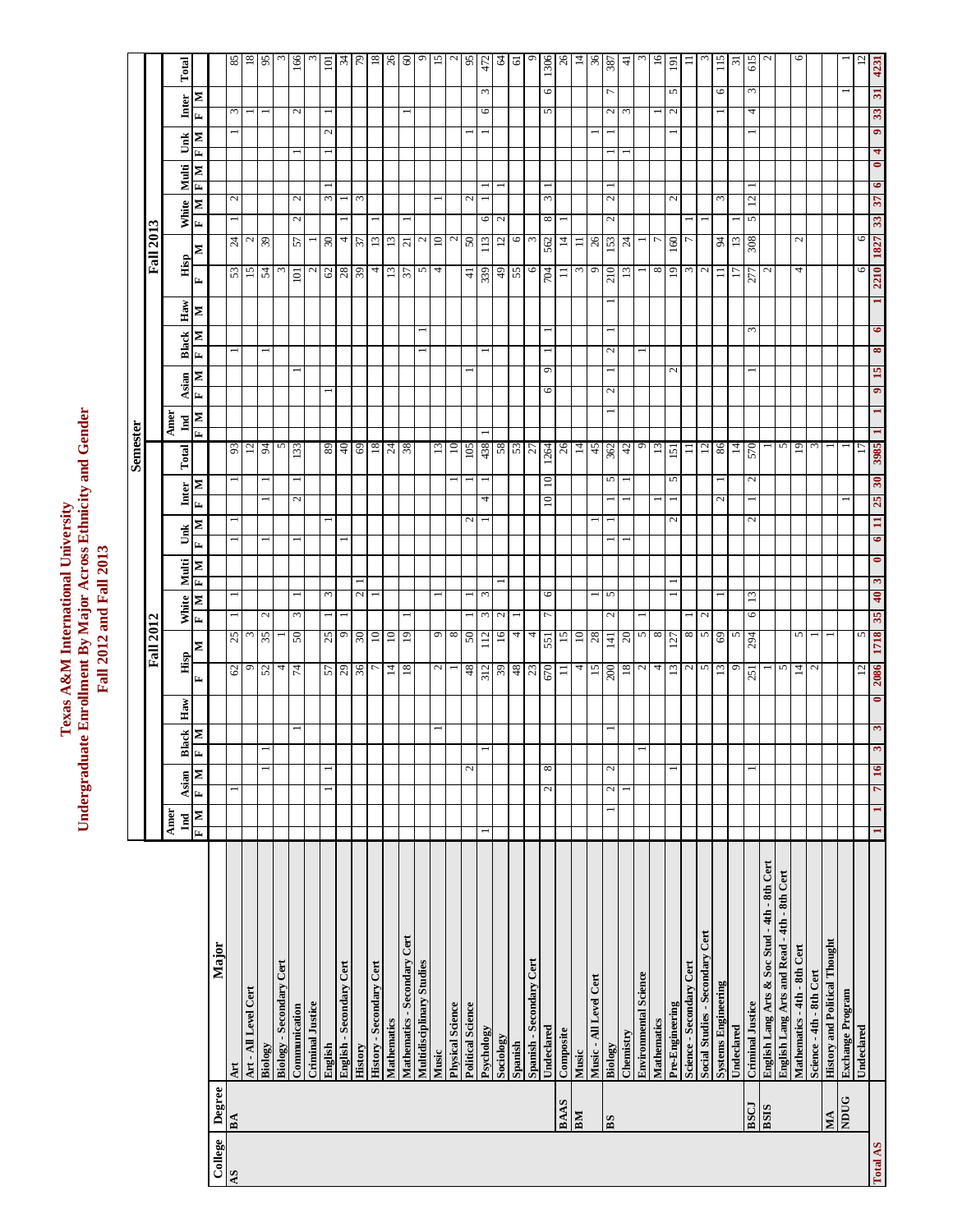| e Enrollment By Major Across Ethnicity and Ger<br>d Univer.<br>Fall 2012 and Fall 2013<br>exas A &M International |
|-------------------------------------------------------------------------------------------------------------------|
|-------------------------------------------------------------------------------------------------------------------|

|                  |              |                                       |                             |                              |              |                   |                  |                       |                            |                |                          |              |                   | Semester                      |                    |       |                             |           |                         |                     |                      |                           |                   |                        |                 |
|------------------|--------------|---------------------------------------|-----------------------------|------------------------------|--------------|-------------------|------------------|-----------------------|----------------------------|----------------|--------------------------|--------------|-------------------|-------------------------------|--------------------|-------|-----------------------------|-----------|-------------------------|---------------------|----------------------|---------------------------|-------------------|------------------------|-----------------|
|                  |              |                                       |                             |                              |              |                   |                  | <b>Fall 2012</b>      |                            |                |                          |              |                   |                               |                    |       |                             |           |                         | <b>Fall 2013</b>    |                      |                           |                   |                        |                 |
|                  |              |                                       | Amer<br>$\mathbf{I}$        | Asian                        | lack<br>[⊠   | $_{\rm Haw}$      | Hisp             |                       | White                      | Multi          | Unk                      | Inter        |                   | Amer<br>$\mathbf{I}$<br>Total |                    | Asian | <b>Black</b>                | Haw       | Hisp                    |                     | White                | <b>Multi</b>              | Unk               | Inter                  | Total           |
|                  |              |                                       | $\mathbf{N}$   $\mathbf{H}$ | Σ<br>E                       | $\mathbf{r}$ | Σ                 | 国                | Σ                     | Σ<br>国                     | Σ<br>Þ,        | Σ<br>Þ,                  | 国            | N                 | E                             | E,<br>Σ            | Σ     | Σ<br>$\mathbf{r}$           | Σ         | 国                       | $\mathbf{r}$<br>Σ   | Σ                    | Σ<br>E                    | Σ<br>E            | Σ<br>国                 |                 |
| College          | Degree       | Major                                 |                             |                              |              |                   |                  |                       |                            |                |                          |              |                   |                               |                    |       |                             |           |                         |                     |                      |                           |                   |                        |                 |
| E                | $_{BS}$      | <b>Communication Disorders</b>        |                             |                              |              |                   |                  | 38                    | Γ                          |                |                          |              |                   | 372                           |                    |       |                             |           |                         | 25                  | Γ                    |                           |                   |                        | 339             |
|                  |              | <b>Fitness and Sports</b>             |                             |                              |              | O                 | $\frac{325}{33}$ | 5                     | 4<br>4                     |                | $\overline{\phantom{0}}$ |              | 3                 | 119                           |                    |       | 4                           |           | $\frac{305}{28}$        | 43                  | $\mathbf{c}$<br>N    |                           |                   |                        | 85              |
|                  |              | Fitness and Sports - All Level Cert   |                             |                              |              |                   |                  | 54                    |                            |                | $\mathcal{L}$            |              |                   | ವ                             |                    |       |                             |           | Ξ                       | E                   |                      |                           |                   |                        | $\overline{5}$  |
|                  |              | Kinesiology                           |                             |                              |              | 4                 | ٥                | $\mathfrak{D}$        |                            |                |                          |              | 4                 | 4                             |                    |       | 4<br>2                      |           | 22                      | $\mathcal{C}$       | 4                    |                           |                   | 4<br>2                 | 105             |
|                  |              | Kinesiology - All Level Cert          |                             |                              |              |                   | $\infty$         | Ξ                     |                            |                |                          |              |                   | 27                            |                    |       |                             |           | $\mathbf{L}$            | $\overline{c}$      |                      |                           |                   |                        | 37              |
|                  |              | <b>Special Education</b>              |                             |                              |              |                   | $\mathcal{L}$    |                       |                            |                |                          |              |                   | $\mathcal{L}$                 |                    |       |                             |           |                         |                     |                      |                           |                   |                        |                 |
|                  |              | Special Education - All Level Cert    |                             |                              |              |                   | 50               | 13                    | 3                          |                |                          | ς            |                   | 69                            |                    |       |                             |           | 53                      | $\equiv$            | N                    |                           |                   |                        | 67              |
|                  |              | Undeclared                            |                             |                              |              |                   | 6                | 5                     |                            |                |                          |              |                   | コ                             |                    |       |                             |           | 4                       | 5                   |                      |                           |                   |                        | $\overline{10}$ |
|                  | <b>SISE</b>  | <b>Bilingual Education</b>            |                             |                              |              |                   | $\omega$         |                       |                            |                |                          |              |                   | ξ                             |                    |       |                             |           | $\mathcal{L}$           |                     |                      |                           |                   |                        | $\sim$          |
|                  |              | <b>Bilingual Education - 4-8</b>      |                             |                              |              |                   | S                | 5                     |                            |                |                          |              |                   | $\Xi$                         |                    |       |                             |           | $\mathbf{C}$            |                     |                      |                           |                   |                        | S               |
|                  |              | <b>Bilingual Education - EC-6</b>     |                             |                              |              |                   | 162              | 3                     |                            |                |                          | 4            |                   | Ξ                             |                    |       |                             |           | $\overline{a}$          | 3                   |                      |                           |                   | 5                      | 149             |
|                  |              | <b>Bilingual Generalist</b>           |                             |                              |              |                   |                  |                       |                            |                |                          |              |                   |                               |                    |       |                             |           |                         |                     |                      |                           |                   |                        |                 |
|                  |              | Bilingual Generalist - 4th - 8th Cert |                             |                              |              |                   |                  |                       |                            |                |                          |              |                   |                               |                    |       |                             |           |                         |                     |                      |                           |                   |                        |                 |
|                  |              | Early Childhood Education             |                             |                              |              |                   | 125              |                       | 3                          |                |                          |              |                   | 140                           |                    |       |                             |           | 8                       | 3                   | ς                    |                           |                   | 3                      | 99              |
| Total ED         |              |                                       | $\bullet$<br>$\blacksquare$ | $\bullet$<br>4               |              | 0                 | 755              | 223                   | r<br>20                    | 0<br>$\bullet$ | $\bullet$                | 8            | $\infty$          | 1048                          | 4<br>0             | 3     | ۰<br>3                      | $\bullet$ | 671                     | $\mathbf{5}$<br>192 | r                    | 2                         | 0<br>3            | 6<br>$\mathbf{I}$      | 929             |
|                  |              |                                       |                             |                              |              |                   |                  |                       |                            |                |                          |              |                   |                               |                    |       |                             |           |                         |                     |                      |                           |                   |                        |                 |
| Ë                | <b>BSN</b>   | Nursing                               |                             | 3<br>2                       |              | $\mathcal{L}$     | 342              | 103                   | ∞                          |                | 4                        | 5            | $\mathcal{L}$     | 476                           |                    |       | $\sim$<br>5                 |           | 394                     | 108                 | 5                    |                           | N                 | 1                      | 527             |
| Total NH         |              |                                       | $\bullet$<br>0              | 3<br>$\overline{\mathbf{c}}$ |              | 0<br>$\mathbf{a}$ | 342              | 103                   | $\blacksquare$<br>$\infty$ | 0<br>0         | 4                        | 5            | $\mathbf{z}$      | 0<br>476                      | 0<br>0             |       | $\mathbf{z}$<br>5           | $\bullet$ | 394                     | 108                 | Ю                    | $\bullet$                 | 0<br>$\mathbf{z}$ | $\overline{ }$         | 527             |
|                  |              |                                       |                             |                              |              |                   |                  |                       |                            |                |                          |              |                   |                               |                    |       |                             |           |                         |                     |                      |                           |                   |                        |                 |
| SSB              | <b>BBA</b>   | Accounting                            |                             |                              |              |                   | Ξ                | $\rm 87$              | $\omega$                   |                |                          | $\epsilon$   | $\mathcal{L}$     | 215                           |                    |       | $\mathcal{L}$               |           | 123                     | 93                  | $\sim$               |                           |                   | $\omega$ $\omega$<br>3 | 228             |
|                  |              | <b>BBA-Business Administration</b>    |                             |                              |              | 3                 |                  | 75                    | $\mathcal{L}$              |                |                          | $\mathbf{c}$ | 3                 | 173                           |                    |       |                             |           | 93                      | 50                  | $\mathcal{L}$        |                           | N                 |                        | 204             |
|                  |              | <b>BBA-Finance</b>                    |                             |                              |              |                   | $rac{27}{2}$     | 57                    |                            |                |                          |              | $\mathcal{L}$     | 69                            |                    |       |                             |           | 26                      | 47                  | $\sim$               |                           |                   | 4                      | 83              |
|                  |              | <b>BBA</b> - International Economics  |                             |                              |              |                   | $\equiv$         | $\overline{z}$        |                            |                |                          |              | $\overline{r}$    | 극                             |                    |       |                             |           | $\overline{10}$         | $^{18}$             | $\sim$               |                           |                   | 8                      | $\pm$           |
|                  |              | <b>BBA</b> - Management               |                             |                              |              |                   | $\frac{45}{33}$  | 56                    | 5                          |                |                          |              | $\epsilon$        | 115                           |                    |       |                             |           | $\overline{\mathbb{G}}$ | 74                  | 4                    |                           |                   | $\epsilon$             | 146             |
|                  |              | <b>BBA</b> - Marketing                |                             |                              |              |                   |                  | $\mathcal{S}^{\circ}$ | 4                          |                |                          |              | $\mathbf{c}$      | $\overline{\mathbf{8}}$       |                    |       |                             |           | 33                      | 57                  | 4                    |                           |                   | $\mathbf{C}$<br>3      | 80              |
|                  |              | <b>Business Administration</b>        |                             |                              |              |                   | $\overline{31}$  | 36                    |                            |                |                          |              | $\mathbf{\Omega}$ | 72                            |                    |       |                             |           | $\circ$                 | $^{\circ}$          |                      |                           |                   |                        | $^{18}$         |
|                  |              | Management Information Systems        |                             |                              |              |                   | $\overline{4}$   | 58                    |                            |                |                          |              |                   | 75                            |                    |       |                             |           | 4                       | 56                  |                      |                           |                   |                        | 73              |
|                  |              | Undeclared                            |                             |                              |              |                   | ৩                | $\overline{16}$       |                            |                |                          |              |                   | 22                            |                    |       |                             |           | $\mathbf{\mathcal{L}}$  | $\approx$           |                      |                           |                   |                        | $\overline{5}$  |
|                  | <b>MPACC</b> | Accounting                            |                             |                              |              |                   |                  |                       |                            |                |                          |              |                   |                               |                    |       |                             |           |                         |                     |                      |                           |                   |                        |                 |
|                  | NDUG         | <b>Exchange Program</b>               |                             |                              |              |                   |                  |                       |                            |                |                          | п            | 4                 | $\sigma$                      |                    |       |                             |           |                         |                     |                      |                           |                   | 5<br>$\sim$            | $\infty$        |
|                  |              | Undeclared                            |                             |                              |              |                   |                  | $\overline{c}$        |                            |                |                          |              |                   | $\mathbf{C}$                  |                    |       |                             |           |                         |                     |                      |                           |                   |                        |                 |
| <b>Total SSB</b> |              |                                       | $\bullet$<br>$\bullet$      | $\mathbf{\tilde{e}}$         |              | $\bullet$<br>۰    | 363              | 428                   | 13<br>ņ                    |                | 2                        | 12<br>3      | 28                | 875                           | $\mathbf{\hat{z}}$ | 4     | m<br>$\mathbf{\hat{z}}$     | 0         | 371                     | 441                 | $\overline{14}$<br>4 | $\mathbf{\tilde{c}}$<br>2 | 3<br>0            | $\overline{31}$<br>13  | 894             |
| <b>Total</b>     |              |                                       | $\blacksquare$<br>2         | 22<br>$\mathbf{14}$          | <b>15</b>    | $\bullet$<br>24   | 3546             | 2472                  | $\mathbf{d}$<br>70         | 4              | 18                       | 50<br>16     | 68                | $\mathbf{\tilde{z}}$<br>6384  | 15                 | 23    | $\boldsymbol{\Omega}$<br>18 |           | 3646                    | 58<br>2568          | 59                   | 5<br>$\bullet$            | 12<br>$\bullet$   | 69<br>64               | 6581            |

WebFocus: IR\_PGM-REV-ENR-2015 as of 1201/15<br>Note: Report Excludes Non-Degree Students *WebFocus: IR\_PGM-REV-ENR-2015 as of 12/01/15 Note: Report Excludes Non-Degree Students*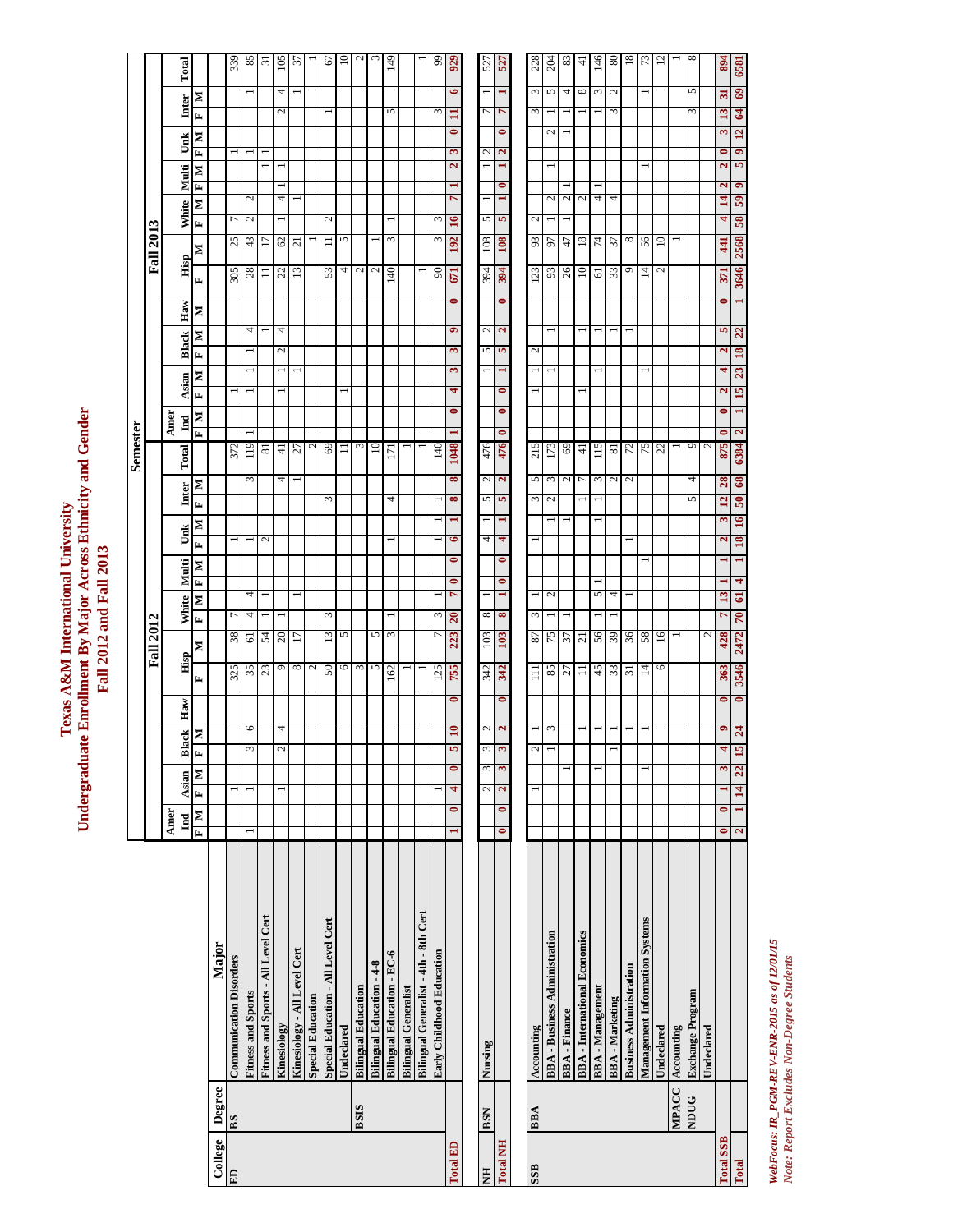Texas A&M International University<br>Undergraduate Enrollment By Major Across Ethnicity and Gender<br>Fall 2014 and Fall 2015 **Undergraduate Enrollment By Major Across Ethnicity and Gender Texas A&M International University Fall 2014 and Fall 2015**

|                  | Total<br>Inter       | Σ                            |         | $\overline{78}$<br>3 | $\vert$ <sup>4</sup> |                 | $\mathcal{L}$<br>3 |                         |              |                          | ခြံခြံခြံခြံမြိုင်္ဂမြို့ခြံခြ |                          |                    |                              |                           | $\frac{1}{2}$     |                         |                          | $rac{86}{579}$<br>$\mathcal{L}$<br>5 |                   | $\frac{5}{10}$ $\frac{10}{10}$ $\frac{10}{10}$ $\frac{10}{10}$ |                          |                          |                                |                            |                   | $\frac{50}{31}$ |                            | $rac{415}{58}$<br>4      |           |                              | $\omega$         | $\frac{24}{198}$<br>6 |                    | $\tilde{=}$              |                                 | 151<br>٥                   |            | 695<br>$\mathcal{L}$<br>4    |                                               |                         | $\tilde{=}$ | 3976<br>$\overline{\mathbf{a}}$ |
|------------------|----------------------|------------------------------|---------|----------------------|----------------------|-----------------|--------------------|-------------------------|--------------|--------------------------|--------------------------------|--------------------------|--------------------|------------------------------|---------------------------|-------------------|-------------------------|--------------------------|--------------------------------------|-------------------|----------------------------------------------------------------|--------------------------|--------------------------|--------------------------------|----------------------------|-------------------|-----------------|----------------------------|--------------------------|-----------|------------------------------|------------------|-----------------------|--------------------|--------------------------|---------------------------------|----------------------------|------------|------------------------------|-----------------------------------------------|-------------------------|-------------|---------------------------------|
|                  | Unk                  | $\mathbf{r}$<br>$\mathbf{N}$ |         |                      |                      |                 |                    |                         |              |                          |                                |                          |                    |                              |                           |                   |                         |                          |                                      |                   |                                                                |                          |                          |                                | 4                          |                   |                 |                            |                          |           |                              |                  |                       |                    |                          |                                 |                            |            |                              |                                               |                         |             | 22<br>$\infty$                  |
|                  |                      | Ŀ                            |         |                      |                      |                 |                    |                         |              |                          |                                |                          |                    |                              |                           |                   |                         |                          |                                      |                   |                                                                |                          |                          |                                | $\mathcal{L}$              |                   |                 |                            |                          |           |                              |                  |                       |                    |                          |                                 |                            |            |                              |                                               |                         |             | ю                               |
|                  | Multi                | $\mathbf{z}$<br>E,           |         |                      |                      |                 |                    |                         |              |                          |                                |                          |                    |                              |                           |                   |                         |                          |                                      |                   |                                                                |                          |                          |                                |                            |                   |                 |                            | Z                        |           |                              |                  |                       |                    |                          |                                 |                            |            | $\mathbf{c}$                 |                                               |                         |             | $\mathfrak{g}$<br>8             |
|                  | White                | $\mathbb{R}$<br>E            |         |                      |                      |                 | $\mathbf{c}$       |                         | 4            |                          | 2                              |                          | $\mathcal{L}$      |                              |                           |                   |                         |                          | $\sim$<br>$12 \overline{)}$          | $\mathcal{L}$     |                                                                |                          |                          | 3                              | $\overline{10}$<br>$\circ$ | $\mathbf{C}$      |                 |                            | 10                       |           |                              |                  | $\mathcal{L}$         |                    |                          |                                 |                            |            | ${}^{\circ}$<br>$\mathbf{c}$ |                                               |                         |             | 34<br>52                        |
| <b>Fall 2015</b> |                      | Σ                            |         | 25                   |                      | 33              | 65                 | $\infty$                | 25           | $\overline{6}$           | 33                             | $12 \overline{ }$        | 61                 | 16                           |                           | $12 \overline{ }$ |                         |                          | 36                                   | $12 \overline{ }$ | S                                                              |                          |                          | 115                            | $200\,$                    |                   | $\frac{12}{23}$ |                            | 144                      |           |                              | $\overline{4}$   | 159                   |                    | 5                        |                                 | 116                        |            | 330                          |                                               |                         |             | 1588                            |
|                  | Hisp                 | E                            |         | $47$                 | 14                   | $\overline{7}$  | £01                |                         |              |                          | $\frac{20}{70}$                | 13                       | $\frac{17}{44}$    |                              |                           | $\circ$           |                         |                          | $\frac{43}{427}$                     | $\overline{51}$   | 0 <sup>5</sup>                                                 | $\sigma$                 | $\sim$                   | 155                            | 887                        | 13                |                 | $\overline{r}$             |                          | 247       |                              |                  | 28                    |                    | $\equiv$                 |                                 | 25                         | $\omega$   | 344                          |                                               |                         | Ó           | 2193                            |
|                  | $_{\rm Haw}$         | $\mathbf{M}$ $\mathbf{A}$    |         |                      |                      |                 |                    |                         |              |                          |                                |                          |                    |                              |                           |                   |                         |                          |                                      |                   |                                                                |                          |                          |                                |                            |                   |                 |                            |                          |           |                              |                  |                       |                    |                          |                                 |                            |            |                              |                                               |                         |             | $\mathbf{z}$<br>S               |
|                  |                      | $\mathbb{R}$                 |         |                      |                      |                 |                    |                         |              |                          |                                |                          |                    |                              |                           |                   |                         |                          |                                      |                   |                                                                |                          |                          |                                |                            | 2                 |                 |                            |                          |           |                              |                  |                       |                    |                          |                                 |                            |            |                              |                                               |                         |             | 4                               |
|                  | Black                | E                            |         |                      |                      |                 |                    |                         |              |                          |                                |                          |                    |                              |                           |                   |                         |                          |                                      |                   |                                                                |                          |                          |                                |                            |                   |                 |                            |                          |           |                              |                  |                       |                    |                          |                                 |                            |            |                              |                                               |                         |             | $\bullet$                       |
|                  | Asian                | $\mathbf{N}$   $\mathbf{H}$  |         |                      |                      |                 |                    |                         |              |                          |                                |                          |                    |                              |                           |                   |                         |                          |                                      |                   |                                                                |                          |                          | $\mathcal{L}$<br>$\mathcal{L}$ |                            |                   |                 |                            | $\mathcal{L}$            |           |                              |                  | $\mathcal{L}$         |                    |                          |                                 |                            |            |                              |                                               |                         |             | $\bullet$                       |
|                  |                      |                              |         |                      |                      |                 |                    |                         |              |                          |                                |                          |                    |                              |                           |                   |                         |                          |                                      |                   |                                                                |                          |                          |                                |                            |                   |                 |                            |                          |           |                              |                  |                       |                    |                          |                                 |                            |            |                              |                                               |                         |             |                                 |
|                  | Amer<br>Ind          | $\mathbf{M}$   $\mathbf{H}$  |         |                      |                      |                 |                    |                         |              |                          |                                |                          |                    |                              |                           |                   |                         |                          |                                      |                   |                                                                |                          |                          |                                |                            |                   |                 |                            |                          |           |                              |                  |                       |                    |                          |                                 |                            |            |                              |                                               |                         |             |                                 |
| Semester         | Total                |                              |         |                      | $\frac{92}{37}$      |                 | 168                | 10                      | 54           |                          | 3 8 3 8 5                      |                          |                    |                              |                           | 16                |                         |                          | $rac{84}{515}$                       |                   | $rac{66}{39}$                                                  |                          |                          | 730                            | LLS                        | $\frac{29}{16}$   |                 | $\frac{4}{4}$              | $rac{426}{45}$           |           |                              | $\overline{17}$  | 192                   | $\mathcal{L}$      | Ξ                        |                                 | 143                        |            | 674                          |                                               | 10                      | 13          | 4412                            |
|                  | Inter                | $\blacksquare$<br>E,         |         | 3                    |                      |                 | 3                  |                         |              |                          |                                |                          |                    |                              |                           |                   |                         |                          | $\mathcal{L}$<br>$\infty$            |                   |                                                                |                          |                          | $\mathcal{L}_{\mathcal{A}}$    |                            |                   |                 |                            | 6                        |           |                              |                  | 4<br>$\mathcal{L}$    |                    |                          |                                 |                            |            | 3<br>$\sim$                  |                                               | 4<br>6                  |             | 31<br>35                        |
|                  | Unk                  | $\mathbf{N}$ $\mathbf{H}$    |         |                      |                      |                 |                    |                         |              |                          |                                |                          |                    |                              |                           |                   |                         |                          |                                      |                   |                                                                |                          |                          |                                |                            |                   |                 |                            |                          |           |                              |                  |                       |                    |                          |                                 |                            |            |                              |                                               |                         |             | 4                               |
|                  |                      | $\mathbf{z}$                 |         |                      |                      |                 | $\mathbf{\Omega}$  |                         |              |                          |                                |                          |                    |                              |                           |                   |                         |                          |                                      |                   |                                                                |                          |                          |                                |                            |                   |                 |                            |                          |           |                              |                  |                       |                    |                          |                                 |                            |            |                              |                                               |                         |             |                                 |
|                  | Multi                | E                            |         |                      |                      |                 |                    |                         |              |                          |                                |                          |                    |                              |                           |                   |                         |                          |                                      | $\mathcal{L}$     |                                                                |                          |                          |                                |                            |                   |                 |                            | N                        |           |                              |                  |                       |                    |                          |                                 |                            |            |                              |                                               |                         |             |                                 |
|                  | White                | N                            |         | $\mathbf{c}$         |                      |                 |                    |                         | $\mathbf{C}$ |                          |                                |                          |                    |                              |                           |                   |                         |                          | $\mathcal{L}$                        |                   |                                                                |                          |                          | $\mathcal{L}$                  | $\infty$                   |                   |                 |                            | Z                        |           |                              |                  |                       |                    |                          |                                 | 4                          |            | $\circ$                      |                                               |                         |             | 38                              |
|                  |                      | E                            |         | $\epsilon$           |                      |                 |                    |                         | 4            |                          | $\mathbf{\mathcal{L}}$         |                          |                    |                              |                           |                   |                         |                          | S                                    | $\mathbf{c}$      |                                                                |                          |                          | 5                              | $\circ$                    |                   |                 |                            | $\epsilon$               |           |                              |                  |                       |                    |                          |                                 |                            |            | 4                            |                                               |                         |             | $\overline{\mathbf{r}}$         |
| <b>Fall 2014</b> | Hisp                 | Σ                            |         | 25                   | 4                    | $\frac{33}{52}$ |                    | 5                       | 25           | L                        | 36                             | $\overline{14}$          | $\frac{13}{17}$    |                              | 0                         | $\circ$           |                         | 44                       | 120                                  | $\equiv$          | $\infty$                                                       |                          |                          | 319                            | 222                        | 14                | 15              | $\overline{\phantom{0}}31$ | 155                      |           |                              | $10\overline{)}$ | 161                   |                    | 5                        |                                 | 113                        | ω          | 333                          |                                               |                         | 4           | 1836                            |
|                  |                      | E                            |         | 58                   | 18                   | $60\,$          | 106                | S                       |              |                          | $rac{63}{33}$                  | $_{\rm 8}$               | $\frac{14}{46}$    |                              |                           | 5                 |                         |                          | 376                                  |                   | $\frac{50}{3}$                                                 |                          |                          | 383                            | 336                        | $12 \overline{)}$ |                 | $12 \overline{)}$          | 250                      |           |                              | $\circ$          |                       | $22$ $\frac{2}{6}$ |                          |                                 | $\Box$                     | $\sim$     | 318                          |                                               |                         | $^{\circ}$  | 2364                            |
|                  | $_{\rm Haw}$         | М<br>H                       |         |                      |                      |                 |                    |                         |              |                          |                                |                          |                    |                              |                           |                   |                         |                          |                                      |                   |                                                                |                          |                          | Z                              |                            |                   |                 |                            |                          |           |                              |                  |                       |                    |                          |                                 |                            |            |                              |                                               |                         |             | $\bullet$<br>$\mathbf{z}$       |
|                  | lack<br>쯰            | Z<br>E                       |         |                      |                      |                 |                    |                         |              |                          |                                |                          |                    |                              | 2                         |                   |                         |                          |                                      |                   |                                                                |                          |                          |                                | $\mathcal{L}$              |                   |                 |                            |                          |           |                              |                  |                       |                    |                          |                                 |                            |            | $\mathbf{c}$                 |                                               |                         |             | $\overline{10}$                 |
|                  | Asian                | $\frac{N}{F}$                |         |                      |                      |                 |                    |                         |              |                          |                                |                          |                    |                              |                           |                   |                         |                          |                                      |                   |                                                                |                          |                          | $\overline{10}$                | 2                          |                   |                 |                            | ۳                        |           |                              |                  |                       |                    |                          |                                 |                            |            |                              |                                               |                         |             | 17                              |
|                  |                      |                              |         |                      |                      |                 |                    |                         |              |                          |                                |                          |                    |                              |                           |                   |                         |                          |                                      |                   |                                                                |                          |                          | 4                              |                            |                   |                 |                            | 2                        |           |                              |                  |                       |                    |                          |                                 |                            |            |                              |                                               |                         |             | $\bullet$                       |
|                  | Amer<br>$\mathbf{H}$ | $\frac{1}{\mathbf{N}}$       |         |                      |                      |                 |                    |                         |              |                          |                                |                          |                    |                              |                           |                   |                         |                          |                                      |                   |                                                                |                          |                          |                                |                            |                   |                 |                            | $\overline{\phantom{0}}$ |           |                              |                  |                       |                    |                          |                                 |                            |            |                              |                                               |                         |             | $\overline{c}$<br>$\bullet$     |
|                  |                      |                              | Major   | Art                  | Art - All Level Cert | Biology         | Communication      | <b>Criminal Justice</b> | English      | English - Secondary Cert | History                        | History - Secondary Cert | <b>Mathematics</b> | Mathematics - Secondary Cert | Multidisciplinary Studies | Music             | <b>Physical Science</b> | <b>Political Science</b> | Psychology                           | Sociology         | Spanish                                                        | Spanish - All Level Cert | Spanish - Secondary Cert | Undeclared                     | Undeclared-Dual Credit     | Composite         | Music           | Music - All Level Cert     | Biology                  | Chemistry | <b>Environmental Science</b> | Mathematics      | Pre-Engineering       | Science            | Science - Secondary Cert | Social Studies - Secondary Cert | <b>Systems Engineering</b> | Undeclared | <b>Criminal Justice</b>      | English Lang Arts & Soc Stud - 4th - 8th Cert | <b>Exchange Program</b> | Undeclared  |                                 |
|                  |                      |                              | Degree  | BA                   |                      |                 |                    |                         |              |                          |                                |                          |                    |                              |                           |                   |                         |                          |                                      |                   |                                                                |                          |                          |                                |                            | <b>BAAS</b>       | BМ              |                            | $_{BS}$                  |           |                              |                  |                       |                    |                          |                                 |                            |            | <b>LOSE</b>                  | <b>BSIS</b>                                   | NDUG                    |             |                                 |
|                  |                      |                              | College | AS                   |                      |                 |                    |                         |              |                          |                                |                          |                    |                              |                           |                   |                         |                          |                                      |                   |                                                                |                          |                          |                                |                            |                   |                 |                            |                          |           |                              |                  |                       |                    |                          |                                 |                            |            |                              |                                               |                         |             | Total AS                        |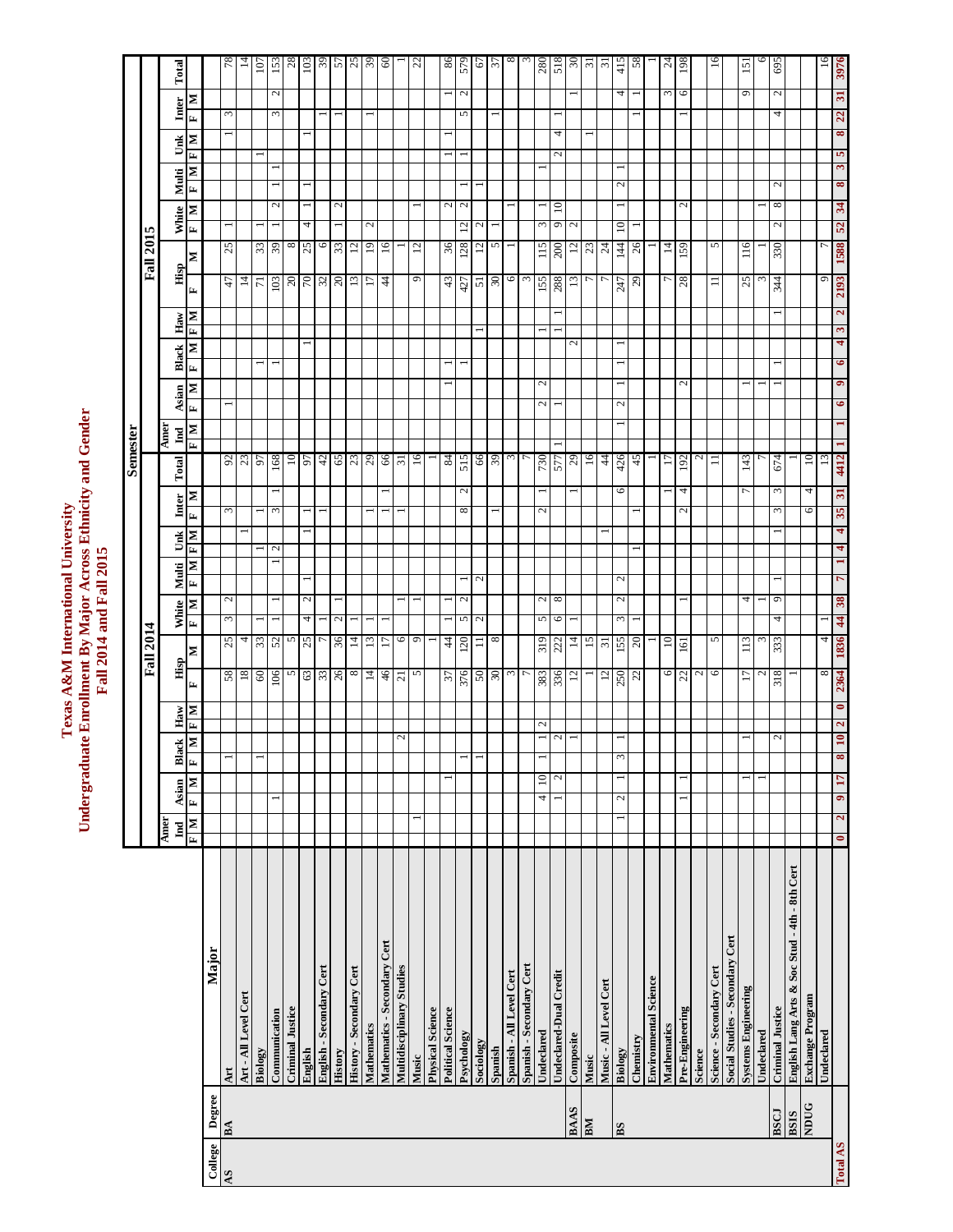Texas A&M International University<br>Undergraduate Enrollment By Major Across Ethnicity and Gender<br>Fall 2014 and Fall 2015 **Undergraduate Enrollment By Major Across Ethnicity and Gender Texas A&M International University Fall 2014 and Fall 2015**

|                  |             |                                       |                        |                                   |                             |                             |                       |                  |                                                              |                           |                                   |                            |                             | Semester                                                |                        |                         |                                |                                                    |                  |                       |                                 |                              |                           |                        |                                                         |                                                         |
|------------------|-------------|---------------------------------------|------------------------|-----------------------------------|-----------------------------|-----------------------------|-----------------------|------------------|--------------------------------------------------------------|---------------------------|-----------------------------------|----------------------------|-----------------------------|---------------------------------------------------------|------------------------|-------------------------|--------------------------------|----------------------------------------------------|------------------|-----------------------|---------------------------------|------------------------------|---------------------------|------------------------|---------------------------------------------------------|---------------------------------------------------------|
|                  |             |                                       |                        |                                   |                             |                             |                       | <b>Fall 2014</b> |                                                              |                           |                                   |                            |                             |                                                         |                        |                         |                                |                                                    |                  | <b>Fall 2015</b>      |                                 |                              |                           |                        |                                                         |                                                         |
|                  |             |                                       | Amer<br>$\mathbf{I}$   | Asian                             | lack                        | $_{\rm Haw}$                |                       | Hisp             |                                                              | Multi                     |                                   | Inter                      | Total                       | Amer                                                    |                        | Asian                   | Black                          |                                                    | Hisp             |                       | White                           | Multi                        | Ŭmk                       |                        | Inter                                                   | Total                                                   |
|                  |             |                                       | $\overline{F}$ M       | $\mathbf{M} \parallel \mathbf{H}$ | $\blacksquare$<br>ี่<br>⊟ี⊫ | $\frac{M}{E}$               | 国                     | N                | $\blacksquare$<br>$\frac{\text{White}}{\text{F}   \text{M}}$ | E                         | $\frac{Unk}{F M}$<br>$\mathbf{N}$ | $\mathbf{F}$               | N                           | $\frac{\mathbb{Z}[\mathbf{x}]}{\mathbb{E}[\mathbf{x}]}$ | E                      | E<br>м                  | ×                              | $\frac{\text{H}_{\text{aw}}}{\text{H}_{\text{H}}}$ | E                | Z                     | М<br>$\overline{H}$             | $\mathbf{N}$<br>$\mathbf{F}$ | $\frac{M}{L}$             | Ŀ,                     | Z                                                       |                                                         |
| College          | Degree      | Major                                 |                        |                                   |                             |                             |                       |                  |                                                              |                           |                                   |                            |                             |                                                         |                        |                         |                                |                                                    |                  |                       |                                 |                              |                           |                        |                                                         |                                                         |
| $\Xi$            | BS          | <b>Communication Disorders</b>        |                        |                                   |                             |                             | 271                   | $\frac{24}{29}$  | $\omega$                                                     |                           |                                   |                            |                             | $\frac{301}{52}$                                        |                        |                         |                                |                                                    | 220              | 12                    | $\omega$                        |                              |                           |                        |                                                         | 247                                                     |
|                  |             | Fitness and Sports                    |                        |                                   |                             |                             | 18                    |                  |                                                              |                           | $\mathcal{L}$                     |                            |                             |                                                         |                        |                         |                                |                                                    | $\omega$         | $\infty$              |                                 |                              |                           |                        |                                                         | $\overline{z}$                                          |
|                  |             | Fitness and Sports - All Level Cert   |                        |                                   |                             |                             | S                     | $\circ$          |                                                              |                           |                                   |                            |                             | 12                                                      |                        |                         |                                |                                                    |                  |                       |                                 |                              |                           |                        |                                                         |                                                         |
|                  |             | Kinesiology                           |                        | 2<br>2                            | ${}^{\circ}$                |                             | $\frac{38}{12}$       | $\frac{84}{30}$  |                                                              | $\mathcal{L}$<br>5        | $\mathbf{c}$                      |                            | 151<br>5                    |                                                         | $\mathcal{L}$          |                         | Γ<br>$\mathcal{L}$             |                                                    | 60               | $93\,$                | $\omega$                        | 3                            | $\mathcal{L}$             |                        | S                                                       | 179                                                     |
|                  |             | Kinesiology - All Level Cert          |                        |                                   |                             |                             |                       |                  |                                                              |                           |                                   |                            |                             | 47                                                      |                        |                         |                                |                                                    |                  | $39$                  | $\sim$                          |                              |                           |                        |                                                         | 65                                                      |
|                  |             | Pre-Kinesiology All Level Cert        |                        |                                   |                             |                             |                       |                  |                                                              |                           |                                   |                            |                             |                                                         |                        |                         |                                |                                                    |                  |                       |                                 |                              |                           |                        |                                                         |                                                         |
|                  |             | Pre-Special Ed All Level Cert         |                        |                                   |                             |                             |                       |                  |                                                              |                           |                                   |                            |                             |                                                         |                        |                         |                                |                                                    |                  |                       |                                 |                              |                           |                        |                                                         |                                                         |
|                  |             | Special Ed-EC6 & All Lvl Cert         |                        |                                   |                             |                             | $12 \overline{)}$     |                  |                                                              |                           |                                   |                            |                             | $\overline{\mathfrak{c}}$                               |                        |                         |                                |                                                    | 28               | 4                     |                                 |                              |                           |                        |                                                         |                                                         |
|                  |             | Special Education - All Level Cert    |                        |                                   |                             |                             | $\overline{31}$       | $\overline{ }$   |                                                              |                           |                                   |                            |                             | 40                                                      |                        |                         |                                |                                                    | 16               | 4                     |                                 |                              |                           |                        |                                                         | $\frac{32}{20}$                                         |
|                  |             | Undeclared                            |                        |                                   |                             |                             | 4                     |                  |                                                              |                           |                                   |                            |                             | $\circ$                                                 |                        |                         |                                |                                                    |                  | $\sim$                |                                 |                              |                           |                        |                                                         |                                                         |
|                  | <b>BSIS</b> | <b>Bilingual Education - EC-6</b>     |                        |                                   |                             |                             | 85                    | $\sim$           |                                                              |                           |                                   | $\mathcal{L}$              |                             | 93                                                      |                        |                         |                                |                                                    | 34               | -                     |                                 |                              |                           |                        |                                                         | $\frac{2}{36}$                                          |
|                  |             | Bilingual Generalist - 4th - 8th Cert |                        |                                   |                             |                             |                       |                  |                                                              |                           |                                   |                            |                             |                                                         |                        |                         |                                |                                                    |                  |                       |                                 |                              |                           |                        |                                                         |                                                         |
|                  |             | Early Childhood Education             |                        |                                   |                             |                             | 50                    | $\mathcal{L}$    |                                                              |                           |                                   |                            |                             | 54                                                      |                        |                         |                                |                                                    |                  |                       |                                 |                              |                           |                        |                                                         |                                                         |
|                  |             | Elem Ed-Bilingual Emphasis            |                        |                                   |                             |                             | 62                    |                  |                                                              |                           |                                   |                            |                             | 63                                                      |                        |                         |                                |                                                    | 29<br>132        |                       |                                 |                              |                           |                        |                                                         |                                                         |
|                  |             | Elem Ed-ESL Emphasis                  |                        |                                   |                             |                             | $\sim$                | 3                |                                                              |                           |                                   |                            |                             | $\infty$                                                |                        |                         |                                |                                                    |                  | $\circ$ $\circ$       |                                 |                              |                           |                        |                                                         |                                                         |
|                  |             | Elem Ed-Early Lrning Emphasis         |                        |                                   |                             |                             | $\circ$               |                  |                                                              |                           |                                   |                            |                             | 6                                                       |                        |                         |                                |                                                    | $\frac{23}{20}$  |                       |                                 |                              |                           |                        |                                                         | $\frac{71.88}{2}$                                       |
|                  |             | Pre-Early Chidhd Reading              |                        |                                   |                             |                             |                       |                  |                                                              |                           |                                   |                            |                             |                                                         |                        |                         |                                |                                                    |                  |                       |                                 |                              |                           |                        |                                                         |                                                         |
|                  |             | Pre-Education                         |                        |                                   |                             |                             | r,                    |                  |                                                              |                           |                                   |                            |                             | O                                                       |                        |                         |                                |                                                    |                  |                       |                                 |                              |                           |                        |                                                         |                                                         |
|                  | NDUG        | Undeclared                            |                        |                                   |                             |                             |                       |                  |                                                              |                           |                                   |                            |                             |                                                         |                        |                         |                                |                                                    | $\mathcal{L}$    |                       |                                 |                              |                           |                        |                                                         | $\sim$                                                  |
| <b>Total ED</b>  |             |                                       | $\bullet$<br>$\bullet$ | 4<br>4                            | 10                          | $\bullet$                   | 609<br>$\bullet$      | 192              | $\infty$                                                     | 2<br>r                    | S<br>$\mathbf{z}$                 | 7<br>$\bullet$             | $\triangleright$            | $\bullet$<br>857                                        | 5<br>$\bullet$         | $\overline{\mathbf{c}}$ | $\overline{ }$<br>$\mathbf{a}$ | $\bullet$<br>$\bullet$                             | 590              | 187                   | T<br>$\mathbf{a}$               | 3                            | $\mathbf{z}$              | $\bullet$              | 5<br>$\mathfrak{g}$                                     | 818                                                     |
|                  |             |                                       |                        |                                   |                             |                             |                       |                  |                                                              |                           |                                   |                            |                             |                                                         |                        |                         |                                |                                                    |                  |                       |                                 |                              |                           |                        |                                                         |                                                         |
| Ë                | <b>BSN</b>  | Nursing                               |                        |                                   |                             |                             | 407                   | 95               | $\circ$                                                      | $\sim$                    |                                   |                            | 526<br>526<br>$\frac{2}{2}$ |                                                         | 3                      |                         | $\mathcal{L}$                  |                                                    | 416              | $\equiv$              | 4                               |                              |                           |                        | 4                                                       |                                                         |
| <b>Total NH</b>  |             |                                       | $\bullet$              |                                   | $\bullet$                   | $\bullet$                   | 407<br>$\bullet$      | 95               | $\bullet$                                                    | $\bullet$<br>$\mathbf{a}$ | $\blacksquare$<br>$\blacksquare$  | $\frac{4}{4}$<br>$\bullet$ |                             | $\bullet$                                               | $\bullet$              |                         | $\bullet$<br>$\mathbf{a}$      | $\bullet$<br>$\bullet$                             | 416              | $\overline{111}$      | $\frac{2}{3}$<br>$\overline{4}$ | $\bullet$                    | $\bullet$                 | $\bullet$              | $\overline{4}$<br>n n                                   | $\frac{25}{3}$                                          |
|                  |             |                                       |                        |                                   |                             |                             |                       |                  |                                                              |                           |                                   |                            |                             |                                                         |                        |                         |                                |                                                    |                  |                       |                                 |                              |                           |                        |                                                         |                                                         |
| <b>SSS</b>       | <b>BBA</b>  | Accounting                            |                        |                                   |                             |                             |                       |                  |                                                              |                           |                                   | $\frac{1}{2}$              | $\frac{2}{7}$               |                                                         |                        |                         |                                |                                                    |                  |                       | $\sim$                          |                              |                           |                        | 4 <sub>o</sub>                                          |                                                         |
|                  |             | <b>BBA</b> - Business Administration  |                        |                                   |                             |                             | 122                   | $\frac{95}{121}$ |                                                              | 5                         |                                   |                            | 226                         |                                                         |                        |                         |                                |                                                    | $\frac{124}{95}$ | $\frac{12}{125}$      | 4<br>N                          |                              |                           |                        | $\frac{2}{2}$ $\frac{1}{2}$ $\frac{1}{2}$ $\frac{1}{2}$ | $\frac{5}{3}$ $\frac{3}{8}$ $\frac{8}{4}$ $\frac{6}{8}$ |
|                  |             | <b>BBA-Finance</b>                    |                        |                                   |                             |                             | 13                    |                  |                                                              | $\mathcal{L}$             |                                   |                            | 4                           | 76                                                      |                        |                         |                                |                                                    |                  |                       | $\mathcal{L}$                   |                              |                           |                        |                                                         |                                                         |
|                  |             | <b>BBA</b> - International Economics  |                        |                                   |                             |                             | 13                    | 24               |                                                              | $\omega$                  |                                   |                            | 4                           | 46                                                      |                        |                         |                                |                                                    | 14               | $\boldsymbol{\Sigma}$ | $\epsilon$                      |                              |                           |                        |                                                         |                                                         |
|                  |             | <b>BBA</b> - Management               |                        |                                   |                             |                             | 68                    | 71               |                                                              |                           |                                   |                            | 3                           | 148                                                     |                        |                         |                                |                                                    | 98               | $72\,$                |                                 |                              |                           |                        | S<br>$\mathcal{L}$                                      |                                                         |
|                  |             | <b>BBA</b> - Marketing                |                        |                                   |                             |                             | $\frac{46}{3}$        | 53               |                                                              | $\mathbf{c}$              |                                   |                            | 4                           | 107                                                     |                        |                         |                                |                                                    | $\overline{1}$   | 57                    | 5                               |                              |                           |                        | 4<br>4                                                  | 112                                                     |
|                  |             | <b>Business Administration</b>        |                        |                                   |                             |                             |                       | $\sim$           |                                                              |                           |                                   |                            |                             | $\circ$                                                 |                        |                         |                                |                                                    | $\omega$         | 4                     |                                 |                              |                           |                        |                                                         |                                                         |
|                  |             | Management Information Systems        |                        |                                   |                             |                             | 16                    | 47               |                                                              |                           |                                   |                            |                             | 65                                                      |                        |                         |                                |                                                    | 15               | 45                    |                                 |                              |                           |                        |                                                         | 62                                                      |
|                  |             | Undeclared                            |                        |                                   |                             |                             | $\mathcal{L}$         | 5                |                                                              |                           |                                   |                            |                             |                                                         |                        |                         |                                |                                                    | $\mathbf{c}$     | $\omega$              |                                 |                              |                           |                        |                                                         | $\sim$ $\sim$                                           |
|                  | NDUG        | <b>Exchange Program</b>               |                        |                                   |                             |                             |                       |                  |                                                              |                           |                                   | 5                          | $\omega$                    | 8                                                       |                        |                         |                                |                                                    |                  |                       |                                 |                              |                           |                        | 5                                                       |                                                         |
|                  |             | Undeclared                            |                        |                                   |                             |                             |                       |                  |                                                              |                           |                                   |                            |                             |                                                         |                        |                         |                                |                                                    |                  |                       |                                 |                              |                           |                        |                                                         |                                                         |
| <b>Total SSB</b> |             |                                       | 1<br>$\bullet$         | 2<br>$\blacksquare$               |                             | $\bullet$<br>$\mathfrak{g}$ | 391<br>$\blacksquare$ | 478              | 4                                                            | 14                        | $\bullet$<br>S                    | 13<br>$\mathbf{z}$         | 28                          | $\bullet$<br>943                                        |                        | $\overline{\mathbf{c}}$ | $\bullet$                      | $\bullet$<br>0                                     | 402              | 504                   | 18<br>$\overline{ }$            | 1                            | $\bullet$<br>$\mathbf{z}$ | 18<br>$\mathbf{z}$     | 32                                                      | 991                                                     |
|                  |             |                                       |                        |                                   |                             |                             |                       |                  |                                                              |                           |                                   |                            |                             |                                                         |                        |                         |                                |                                                    |                  |                       |                                 |                              |                           |                        |                                                         |                                                         |
| <b>DC</b>        | BA          | Multidisc. Studies-PreLaw             |                        |                                   |                             |                             |                       |                  |                                                              |                           |                                   |                            |                             |                                                         |                        |                         |                                |                                                    | 2                |                       |                                 |                              |                           |                        |                                                         |                                                         |
|                  |             | Multidisciplinary Studies             |                        |                                   |                             |                             |                       |                  |                                                              |                           |                                   |                            |                             |                                                         |                        |                         |                                |                                                    | 26               | $\Xi$                 |                                 |                              |                           |                        |                                                         | $\overline{\mathbf{E}}$                                 |
| Total UC         |             |                                       | $\bullet$<br>$\bullet$ | $\bullet$<br>$\bullet$            | $\bullet$                   | $\bullet$                   | 0<br>$\bullet$        | $\bullet$        | $\bullet$                                                    | $\bullet$<br>$\bullet$    | $\bullet$<br>$\bullet$            | $\bullet$<br>$\bullet$     | $\bullet$                   | $\bullet$<br>0                                          | $\bullet$<br>$\bullet$ | $\bullet$               | $\bullet$<br>$\bullet$         | $\bullet$<br>0                                     |                  | $\overline{a}$        | $\bullet$<br>$\bullet$          | $\bullet$                    | $\bullet$<br>$\bullet$    | $\bullet$<br>$\bullet$ | $\bullet$                                               | $\mathbf{a}$                                            |
| Total            |             |                                       |                        | $3 \mid 15 \mid 24$               | 23<br>$\mathbf{13}$         | $\mathbf{z}$                | 3771<br>H             | 2601             | 65                                                           | $\overline{10}$<br>61     | 8<br>7                            | 59<br>6                    | 6738<br>68                  |                                                         | 15<br>2                | 14                      | 12<br>$\mathbf{a}$             | $\mathbf{z}$<br>S                                  | 3629             | 2402                  | 55<br>73                        | 12                           | 7<br>r                    | 48<br>10               | 72                                                      | 6374                                                    |

WebFocus: IR\_PGM-REV-ENR-2015 as of 12/01/15<br>Note: Report Excludes Non-Degree Students *WebFocus: IR\_PGM-REV-ENR-2015 as of 12/01/15 Note: Report Excludes Non-Degree Students*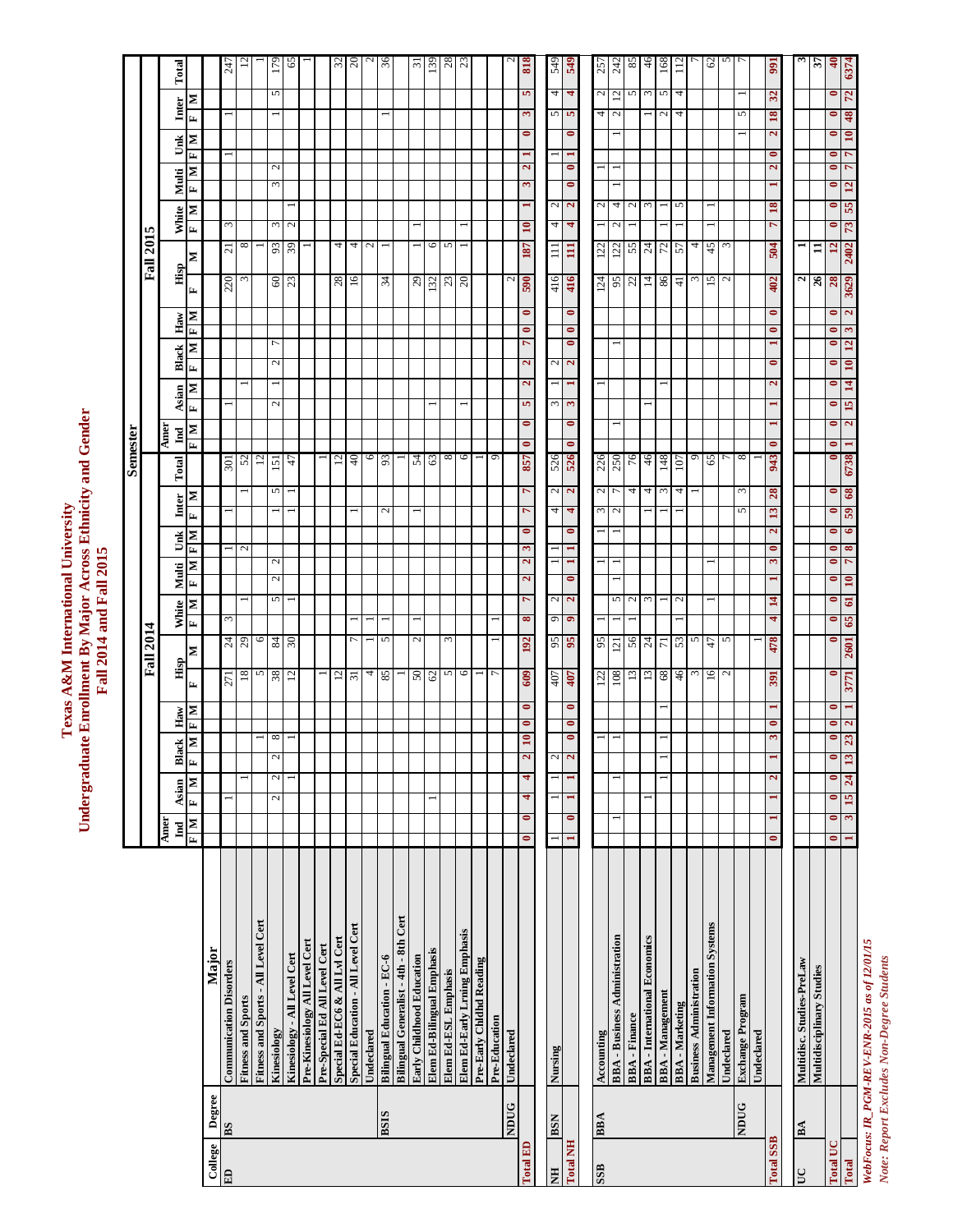First-Time-in-College Retention By College, Degree and Major **First-Time-in-College Retention By College, Degree and Major Texas A&M** International University **Texas A&M International University** Fall 2011 through Fall 2014 **Fall 2011 through Fall 2014**

**Semester**

76.59 **Art** 11 8 72.73 15 9 60.00 8 6 75.00 14 9 64.29 **Art - All Level Cert** 3 3 100.00 6 6 100.00 2 2 100.00 84.62 **Biology** 23 13 13 13 14 4 4 12 12 12 12 12 13 14.62 **Communication** 16 16 11 68.75 17 13 76.47 13 76.47 13 76.47 21 17 80.95 **Criminal Justice** 1 0 .00 1 1 100.00 00.00.06 |o |or |or |c,s8 |o |c |oo.08 |s |or |or |oo.001 <del>|v</del> | <del>v</del> | |or |or |or |or |or |or |or | **English - Secondary Cert** 2 2 100.00 2 2 100.00 2 2 100.00 9 8 88.89 **History** 9 7 3 75.00 8 8 8 8 8 8 9 9 9 7 72.78 00.001 「S US 100.00 T US 100.001 T T T T 100.00 I 2 2 100.00 A 2 100.00 FAM A 2 100.00 F D 2 2 100 F **Mathematics** 5 4 80.00 3 3 100.00 2 2 100.00 4 4 100.00 **Mathematics - Secondary Statements - Secondary Statements - Secondary - Secondary - Secondary - Secondary - Secondary - Secondary - Secondary - Secondary - Secondary - Secondary - Secondary - Secondary - Secondary - Secon Multidisciplinary Studies** 1 1 100.00 **Music** 3 1 33.33 4 3 75.00 3 1 33.33 5 4 80.00 **Psychology** 51 51 32 61.75 56 32 66.07 56 32 66.07 56 38 51 52.758 **Sociology** 4 2 50.00 4 3 75.00 7 7 100.00 2 2 100.00 **Spanish** 2 2 100.00 1 1 100.00 **Music** 1 1 100.00 3 1 33.33 1 0 .00 3 3 100.00 **Music - All Level Cert** 12 8 66.67 5 51.43 9 9 66.67 9 9 66.67 9 9 55.56 **Biology** 92.19 74.21 98.118 106 1111 111 14.17 14.18 16.18 16.17 16.17 16.17 16.19 16.97 16.97 16.09 16.09 16.0 **Chemistry** 12 10 83.33 9 5 55.56 7 7 100.00 12 9 75.00 **Mathematics** 60.001 100.001 1 1 1 1 1 1 1 1 1 1 1 1 66.67 **Pre-Engineering** 30 19 57.78 59.33 54 54 56.91 54 56.91 55 36.33 51 36.33 51 36.33 51 36.33 51 36.33 51 36.33 **Science** 1 0 .00 **Systems Engineering Systems and Internative Collumnation** 5 17 17 17 18 18 18 18 19 10 10 10 10 10 10 10 10 10 1 **Undeclared** 10 6 60.00 5 3 60.00 24 17 70.83 2 2 100.00 **BSCJ Criminal Justice Criminal Justice 1 Criminal Justice** 10 50.00 60.00 60.00 60.00 50.77 74.00 73.00 74.00 74.000 74.000 74.000 74.000 74.000 74.000 74.000 74.000 74.000 74.000 74.000 74.000 74.000 74.000 74.00  $\frac{10}{421}$   $\frac{1053}{421}$   $\frac{1030}{4301}$   $\frac{3051}{421}$   $\frac{521}{3621}$   $\frac{521}{321}$   $\frac{521}{321}$   $\frac{387}{4281}$   $\frac{74.28}{421}$   $\frac{1059}{421}$   $\frac{1059}{421}$   $\frac{1059}{421}$   $\frac{1059}{421}$ 100.00 80.95 90.00 88.89 100.00 100.00 80.00 **Political Science** 12 11 91.67 17 13 76.47 10 10 100.00 14 10 71.43  $71.43$ 60.53 **Undeclared 1** 39 39 33 84.62 53 33 34.62 39 37 37 37 37 56.76 38 38 38 39 31 50.53 100.00 55.56 75.00 66.67 80.00 **Science - Secondary Cert** 2 2 2 2 2 2 2 2 2 2 2 2 33.33 80.00 100.00 64.2 100.<br>D  $100.00$ 70.00  $00.00$  $00.00$ 79.58 74.00 %Ret **Next Fall %Ret** 33.3 422  $\overline{\phantom{0}}$ ╳ 4 4  $\overline{10}$  $42$ 23 13 4  $\Theta$ ਟ  $^{\circ}$ 4 **Cnt Ret**  □ **Fall 2014 Fall 2011 Fall 2012 Fall 2013 Fall 2014**551 **FTIC Cnt**  $\supseteq$ 4  $\mathcal{L}$ 38  $\frac{4}{2}$ 10 **Next Fall %Ret FTIC Cnt** င္တ ಸ g 100.00 77.78 76.47 63.64 80.00 100.00 33.33 56.76 81.08 00.00 77.78 70.83 75.59 ತಿ 100.00 88.89 100.00 100.00 100.00 <u>ට</u> 66.67 73.91 69.52 50.00 **Mathematics - 4th - 8th Cert** 1 1 1 1 1 1 1 1 1 2 1 50.00 75.00 85.71 100.00 %Ret 19.1 387 0  $\Xi$ 6  $\overline{5}$  $\overline{\infty}$  $38$  $\overline{21}$  $\infty$ 35 Next Fall **Cnt Ret Fall 2013** 512 6 ०  $\overline{\mathsf{c}}$  $\overline{10}$ 8+  $\overline{\sigma}$ □  $45$ 23  $\overline{24}$ 105 37 **FTIC Cnt Semester** 74.28 100.00 100.00 100.00 100.00 100.00 57.14 75.00 57.14 73.58 100.00 79.59 70.59 60.00 100.00 100.00 60.00 80.00 62.50 75.00 100.00 71.43 55.56 50.00 76.47 **Physical Science** 3 1 33.33 7 4 57.14 76.47 66.07 **Spanish - Secondary Cert** 2 1 50.00 1 1 100.00 33.33 81.97 **Environmental Science** 1 1 0 0 0 2 1 2 1 2 1 2 1 50.00 100.00 **Science - 4th - 8th Cert** 1 1 100.00 1 1 100.00 %Ret **Next Fall %Ret**  $69.7$ **Cnt Ret**  387  $\overline{13}$ 39  $_{\odot}$ 39  $\overline{2}$  $\mathcal{S}$ **Fall 2012** 4 5  $\overline{0}$  $\infty$ 4 4 56  $\overline{4}$  $\overline{17}$ 521 C 17 4 53 22 86 **FTIC Cnt** 100.00 62.75 £6'0' 100.00 100.00 80.00 50.00 84.62 74.19 60.00 65.22 68.75 100.00 75.00 33.33 33.33 91.67 50.00 66.67 63.33 100.00 72.73 **Biology - Secondary Cert** 1 1 100.00 66.67 **BAAS Composite** 1 **1** 0 .00 8 100.00 83.33 Ş  $100.00$ %Ret 67.11 **Next Fall %Ret** 305  $\overline{5}$ त 32 33 ≅ 69 10  $\overline{9}$ 5 Ė Next Fall 51 **Cnt Ret Fall 2011**  $\overline{16}$  $\frac{2}{5}$ 6  $\overline{10}$ 430 FTIC Cnt  $23$ 4 2 4  $\overline{2}$ 4 2 39  $\overline{12}$ 93  $\overline{c}$ 30 5 76  $\overline{51}$ **College Degree Major FTIC Cnt** Mathematics - Secondary Cert Mathematics - 4th - 8th Cert **Multidisciplinary Studies** Spanish - Secondary Cert English - Secondary Cert Biology - Secondary Cert **History - Secondary Cert** Science - Secondary Cert **Environmental Science** Science - 4th - 8th Cert Music - All Level Cert Major **Systems Engineering** Art - All Level Cert **Criminal Justice Criminal Justice** Physical Science Political Science Pre-Engineering Communication Mathematics Mathematics **Jndeclared** vsology Jndeclared Composite Chemistry Sociology History Spanish Biology Riology Inglish Science Music Music Art Degree **BAAS LOSS BSIS BM**  $BA$ **BS AS BA** College Total AS AS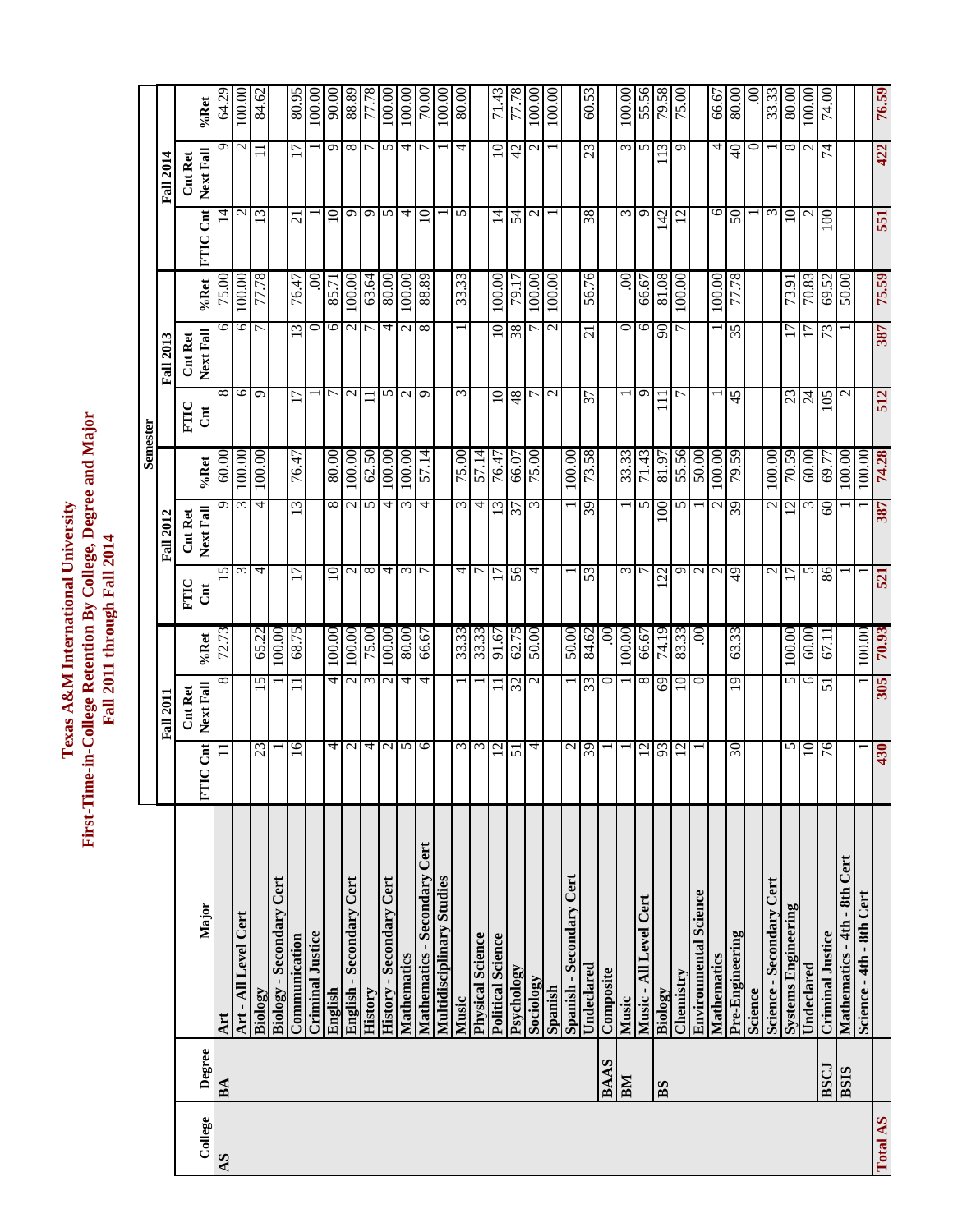First-Time-in-College Retention By College, Degree and Major<br>Fall 2011 through Fall 2014 **First-Time-in-College Retention By College, Degree and Major Texas A&M** International University **Texas A&M International University Fall 2011 through Fall 2014**

| %Ret<br>96<br>16<br>ξ<br>ω<br>ഗ<br>0<br>5<br>96<br>ە<br>0<br>$\overline{24}$<br>4<br>4<br>$\mathbf{C}$<br>$\mathbf{A}$<br>$\overline{12}$<br>$\overline{31}$<br>$\frac{100}{2}$<br>Next Fall<br><b>Fall 2014</b><br><b>Cnt Ret</b><br>FTIC Cnt<br>86<br>16<br>७<br>3<br>ς<br>$\supseteq$<br>$\epsilon$<br>$\frac{22}{2}$<br>39<br>ဓ<br>$\overline{10}$<br>15<br>$\mathbf{\sim}$<br>$\mathcal{S}^2$<br>23<br>5<br>137<br>137<br>$\Xi$<br>129<br>r<br>57.14<br>78.05<br>70.37<br>33.33<br>73.68<br>63.64<br>79.17<br>100.00<br>100.00<br>100.00<br>76.92<br>72.97<br>66.67<br>80.00<br>100.00<br>50.00<br>91.67<br>100.00<br>40.00<br>70.97<br>76.11<br>76.11<br>%Ret<br>$\overline{19}$<br>86<br>6<br>16<br>6<br>86<br>19<br>$\epsilon$<br>10<br>64<br>14<br>88<br>4<br>4<br>27<br>N<br>Next Fall<br><b>Cnt Ret</b><br><b>Fall 2013</b><br>$\circ$<br>$\overline{19}$<br>20<br>७<br>113<br>O<br>$\epsilon$<br>5<br>r<br>4<br>$\epsilon$<br>113<br>27<br>57<br>12<br>$\overline{24}$<br>82<br>124<br>FTIC<br>$\overline{5}$<br>Semester<br>82.76<br>71.17<br>84.00<br>54.55<br>45.45<br>77.78<br>100.00<br>62.50<br>71.17<br>85.37<br>50.00<br>70.00<br>88.89<br>57.14<br>$\infty$<br>50.00<br>68.29<br>66.67<br>75.00<br>66.67<br>77.24<br>%Ret<br>79<br>35<br>$\circ$<br>0<br>56<br>79<br>21<br>4<br>$\epsilon$<br>$\infty$<br>$\overline{24}$<br>5<br>$\sim$<br>$\overline{a}$<br>7<br>$\epsilon$<br>4<br>$\supseteq$<br>95<br>ᡕ<br>Next Fall<br><b>Cnt Ret</b><br><b>Fall 2012</b><br>25<br>6<br>$\circ$<br>$\circ$<br>29<br>ഗ<br>$\mathbf 2$<br>$\sim$<br>16<br>$\overline{10}$<br>4<br>15<br>r<br>82<br>123<br>$\frac{1}{4}$<br>$\Xi$<br>Ξ<br>FTIC<br>J<br>100.00<br>66.67<br>71.43<br>58.33<br>100.00<br>100.00<br>50.00<br>75.95<br>72.29<br>72.29<br>77.27<br>88.89<br>75.00<br>84.62<br>73.53<br>100.00<br>60.00<br>66.67<br>84.21<br>85.71<br>72.41<br>%Ret<br>60<br>18<br>${}^{\circ}$<br>$\circ$<br>0<br>16<br>$\mathbf{c}$<br>60<br>60<br>5<br>$\mathbf 2$<br>$\mathrel{\sim}$<br>75<br>ᡕ<br>Next Fall<br>$\mathcal{L}$<br>Cnt Ret<br><b>Fall 2011</b><br>$\infty$<br>$\text{Cat}$<br>19<br>79<br>83<br>83<br>٩<br>$\epsilon$<br>$\overline{6}$<br>$\Xi$<br>4<br>27<br>22<br>7<br>12<br>$\omega$<br>102<br>₫<br>ں<br>E<br>Fitness and Sports - All Level Cert<br><b>Management Information Systems</b><br>Special Education - All Level Cert<br>Elem Ed-Early Lrning Emphasis<br><b>BBA</b> - International Economics<br><b>BBA</b> - Business Administration<br>Special Ed-EC6 & All Lvl Cert<br>Elem Ed-Bilingual Emphasis<br>Kinesiology - All Level Cert<br>Early Childhood Education<br><b>Bilingual Education - EC-6</b><br>Pre-Early Chidhd Reading<br><b>Communication Disorders</b><br><b>Bilingual Education - 4-8</b><br><b>Business Administration</b><br>Major<br><b>Bilingual Education</b><br><b>BBA</b> - Management<br><b>Fitness and Sports</b><br><b>Special Education</b><br><b>BBA-Marketing</b><br><b>BBA-Finance</b><br>Pre-Education<br>Undeclared<br>Kinesiology<br>Undeclared<br>Accounting<br>Undeclared |  |         |                |  |       |       |        |  |        |             |  |       |       |   |       |             |          |            |          |            |       |       |       |       |       |        |       |       |                  |
|-------------------------------------------------------------------------------------------------------------------------------------------------------------------------------------------------------------------------------------------------------------------------------------------------------------------------------------------------------------------------------------------------------------------------------------------------------------------------------------------------------------------------------------------------------------------------------------------------------------------------------------------------------------------------------------------------------------------------------------------------------------------------------------------------------------------------------------------------------------------------------------------------------------------------------------------------------------------------------------------------------------------------------------------------------------------------------------------------------------------------------------------------------------------------------------------------------------------------------------------------------------------------------------------------------------------------------------------------------------------------------------------------------------------------------------------------------------------------------------------------------------------------------------------------------------------------------------------------------------------------------------------------------------------------------------------------------------------------------------------------------------------------------------------------------------------------------------------------------------------------------------------------------------------------------------------------------------------------------------------------------------------------------------------------------------------------------------------------------------------------------------------------------------------------------------------------------------------------------------------------------------------------------------------------------------------------------------------------------------------------------------------------------------------------------------------------------------------------------------------------------------------------------------------------------------------------------------------------------------------------------------------------------------------------------------------------------------------------------------------------------------------------------------------------------------------------------------------------------------------------------------------------------------------------------------------------------------------------------------------------------------------------------------------------|--|---------|----------------|--|-------|-------|--------|--|--------|-------------|--|-------|-------|---|-------|-------------|----------|------------|----------|------------|-------|-------|-------|-------|-------|--------|-------|-------|------------------|
|                                                                                                                                                                                                                                                                                                                                                                                                                                                                                                                                                                                                                                                                                                                                                                                                                                                                                                                                                                                                                                                                                                                                                                                                                                                                                                                                                                                                                                                                                                                                                                                                                                                                                                                                                                                                                                                                                                                                                                                                                                                                                                                                                                                                                                                                                                                                                                                                                                                                                                                                                                                                                                                                                                                                                                                                                                                                                                                                                                                                                                                 |  |         | 82.76          |  | 60.87 | 57.14 | 100.00 |  | 100.00 |             |  | 90.00 | 66.67 | 8 | 71.43 |             | 74.42    | 70.07      | 70.07    | 72.73      | 79.49 | 77.78 | 90.00 | 73.33 | 75.00 | 100.00 | 70.00 | 50.00 | 77.52            |
|                                                                                                                                                                                                                                                                                                                                                                                                                                                                                                                                                                                                                                                                                                                                                                                                                                                                                                                                                                                                                                                                                                                                                                                                                                                                                                                                                                                                                                                                                                                                                                                                                                                                                                                                                                                                                                                                                                                                                                                                                                                                                                                                                                                                                                                                                                                                                                                                                                                                                                                                                                                                                                                                                                                                                                                                                                                                                                                                                                                                                                                 |  |         |                |  |       |       |        |  |        |             |  |       |       |   |       |             |          |            |          |            |       |       |       |       |       |        |       |       |                  |
|                                                                                                                                                                                                                                                                                                                                                                                                                                                                                                                                                                                                                                                                                                                                                                                                                                                                                                                                                                                                                                                                                                                                                                                                                                                                                                                                                                                                                                                                                                                                                                                                                                                                                                                                                                                                                                                                                                                                                                                                                                                                                                                                                                                                                                                                                                                                                                                                                                                                                                                                                                                                                                                                                                                                                                                                                                                                                                                                                                                                                                                 |  |         |                |  |       |       |        |  |        |             |  |       |       |   |       |             |          |            |          |            |       |       |       |       |       |        |       |       |                  |
|                                                                                                                                                                                                                                                                                                                                                                                                                                                                                                                                                                                                                                                                                                                                                                                                                                                                                                                                                                                                                                                                                                                                                                                                                                                                                                                                                                                                                                                                                                                                                                                                                                                                                                                                                                                                                                                                                                                                                                                                                                                                                                                                                                                                                                                                                                                                                                                                                                                                                                                                                                                                                                                                                                                                                                                                                                                                                                                                                                                                                                                 |  |         |                |  |       |       |        |  |        |             |  |       |       |   |       |             |          |            |          |            |       |       |       |       |       |        |       |       |                  |
|                                                                                                                                                                                                                                                                                                                                                                                                                                                                                                                                                                                                                                                                                                                                                                                                                                                                                                                                                                                                                                                                                                                                                                                                                                                                                                                                                                                                                                                                                                                                                                                                                                                                                                                                                                                                                                                                                                                                                                                                                                                                                                                                                                                                                                                                                                                                                                                                                                                                                                                                                                                                                                                                                                                                                                                                                                                                                                                                                                                                                                                 |  |         |                |  |       |       |        |  |        |             |  |       |       |   |       |             |          |            |          |            |       |       |       |       |       |        |       |       |                  |
|                                                                                                                                                                                                                                                                                                                                                                                                                                                                                                                                                                                                                                                                                                                                                                                                                                                                                                                                                                                                                                                                                                                                                                                                                                                                                                                                                                                                                                                                                                                                                                                                                                                                                                                                                                                                                                                                                                                                                                                                                                                                                                                                                                                                                                                                                                                                                                                                                                                                                                                                                                                                                                                                                                                                                                                                                                                                                                                                                                                                                                                 |  |         |                |  |       |       |        |  |        |             |  |       |       |   |       |             |          |            |          |            |       |       |       |       |       |        |       |       |                  |
|                                                                                                                                                                                                                                                                                                                                                                                                                                                                                                                                                                                                                                                                                                                                                                                                                                                                                                                                                                                                                                                                                                                                                                                                                                                                                                                                                                                                                                                                                                                                                                                                                                                                                                                                                                                                                                                                                                                                                                                                                                                                                                                                                                                                                                                                                                                                                                                                                                                                                                                                                                                                                                                                                                                                                                                                                                                                                                                                                                                                                                                 |  |         |                |  |       |       |        |  |        |             |  |       |       |   |       |             |          |            |          |            |       |       |       |       |       |        |       |       |                  |
|                                                                                                                                                                                                                                                                                                                                                                                                                                                                                                                                                                                                                                                                                                                                                                                                                                                                                                                                                                                                                                                                                                                                                                                                                                                                                                                                                                                                                                                                                                                                                                                                                                                                                                                                                                                                                                                                                                                                                                                                                                                                                                                                                                                                                                                                                                                                                                                                                                                                                                                                                                                                                                                                                                                                                                                                                                                                                                                                                                                                                                                 |  |         |                |  |       |       |        |  |        |             |  |       |       |   |       |             |          |            |          |            |       |       |       |       |       |        |       |       |                  |
|                                                                                                                                                                                                                                                                                                                                                                                                                                                                                                                                                                                                                                                                                                                                                                                                                                                                                                                                                                                                                                                                                                                                                                                                                                                                                                                                                                                                                                                                                                                                                                                                                                                                                                                                                                                                                                                                                                                                                                                                                                                                                                                                                                                                                                                                                                                                                                                                                                                                                                                                                                                                                                                                                                                                                                                                                                                                                                                                                                                                                                                 |  |         |                |  |       |       |        |  |        |             |  |       |       |   |       |             |          |            |          |            |       |       |       |       |       |        |       |       |                  |
|                                                                                                                                                                                                                                                                                                                                                                                                                                                                                                                                                                                                                                                                                                                                                                                                                                                                                                                                                                                                                                                                                                                                                                                                                                                                                                                                                                                                                                                                                                                                                                                                                                                                                                                                                                                                                                                                                                                                                                                                                                                                                                                                                                                                                                                                                                                                                                                                                                                                                                                                                                                                                                                                                                                                                                                                                                                                                                                                                                                                                                                 |  |         |                |  |       |       |        |  |        |             |  |       |       |   |       |             |          |            |          |            |       |       |       |       |       |        |       |       |                  |
|                                                                                                                                                                                                                                                                                                                                                                                                                                                                                                                                                                                                                                                                                                                                                                                                                                                                                                                                                                                                                                                                                                                                                                                                                                                                                                                                                                                                                                                                                                                                                                                                                                                                                                                                                                                                                                                                                                                                                                                                                                                                                                                                                                                                                                                                                                                                                                                                                                                                                                                                                                                                                                                                                                                                                                                                                                                                                                                                                                                                                                                 |  |         |                |  |       |       |        |  |        |             |  |       |       |   |       |             |          |            |          |            |       |       |       |       |       |        |       |       |                  |
|                                                                                                                                                                                                                                                                                                                                                                                                                                                                                                                                                                                                                                                                                                                                                                                                                                                                                                                                                                                                                                                                                                                                                                                                                                                                                                                                                                                                                                                                                                                                                                                                                                                                                                                                                                                                                                                                                                                                                                                                                                                                                                                                                                                                                                                                                                                                                                                                                                                                                                                                                                                                                                                                                                                                                                                                                                                                                                                                                                                                                                                 |  |         |                |  |       |       |        |  |        |             |  |       |       |   |       |             |          |            |          |            |       |       |       |       |       |        |       |       |                  |
|                                                                                                                                                                                                                                                                                                                                                                                                                                                                                                                                                                                                                                                                                                                                                                                                                                                                                                                                                                                                                                                                                                                                                                                                                                                                                                                                                                                                                                                                                                                                                                                                                                                                                                                                                                                                                                                                                                                                                                                                                                                                                                                                                                                                                                                                                                                                                                                                                                                                                                                                                                                                                                                                                                                                                                                                                                                                                                                                                                                                                                                 |  |         |                |  |       |       |        |  |        |             |  |       |       |   |       |             |          |            |          |            |       |       |       |       |       |        |       |       |                  |
|                                                                                                                                                                                                                                                                                                                                                                                                                                                                                                                                                                                                                                                                                                                                                                                                                                                                                                                                                                                                                                                                                                                                                                                                                                                                                                                                                                                                                                                                                                                                                                                                                                                                                                                                                                                                                                                                                                                                                                                                                                                                                                                                                                                                                                                                                                                                                                                                                                                                                                                                                                                                                                                                                                                                                                                                                                                                                                                                                                                                                                                 |  |         | B <sub>S</sub> |  |       |       |        |  |        | <b>BSIS</b> |  |       |       |   |       | <b>NDUG</b> |          | <b>BSN</b> |          | <b>BBA</b> |       |       |       |       |       |        |       |       |                  |
| Degree                                                                                                                                                                                                                                                                                                                                                                                                                                                                                                                                                                                                                                                                                                                                                                                                                                                                                                                                                                                                                                                                                                                                                                                                                                                                                                                                                                                                                                                                                                                                                                                                                                                                                                                                                                                                                                                                                                                                                                                                                                                                                                                                                                                                                                                                                                                                                                                                                                                                                                                                                                                                                                                                                                                                                                                                                                                                                                                                                                                                                                          |  | College | ED             |  |       |       |        |  |        |             |  |       |       |   |       |             | Total ED | E          | Total NH | SSB        |       |       |       |       |       |        |       |       | <b>Total SSB</b> |

WebFocus: IR\_PGM-REV-RET-2015 as of 12/01/15 **WebFocus: IR\_PGM-REV-RET-2015 as of 12/01/15**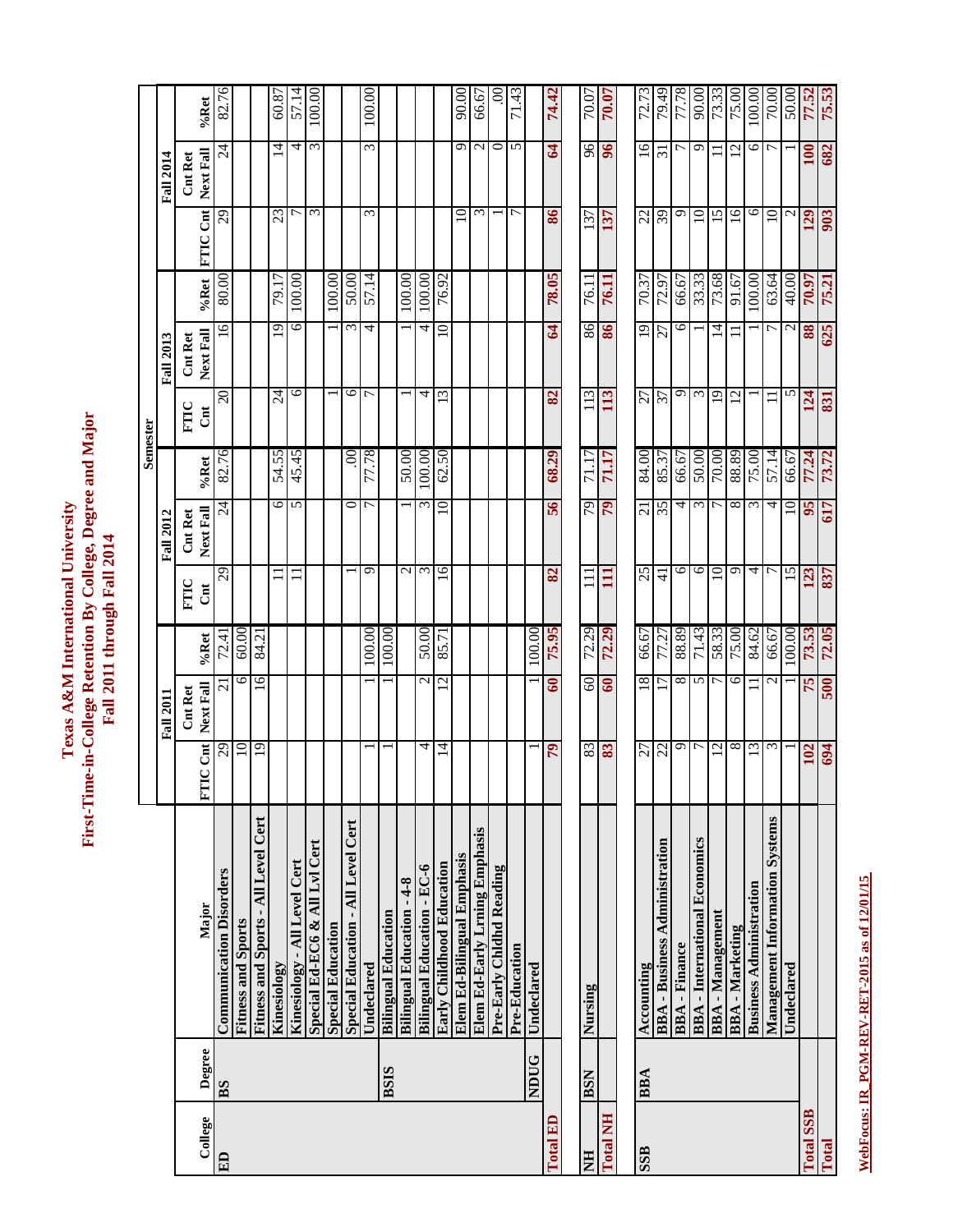#### **Texas A&M International University First-Time-in-College Graduation Rates By College, Degree and Major Fall 2006 and Fall 2007**

|                        |                          |                                                                      |                         |                |                  |                | <b>Semester</b>      |                |                  |                |
|------------------------|--------------------------|----------------------------------------------------------------------|-------------------------|----------------|------------------|----------------|----------------------|----------------|------------------|----------------|
|                        |                          |                                                                      |                         |                | <b>Fall 2006</b> |                |                      |                | <b>Fall 2007</b> |                |
| College                | <b>Degree</b>            | Major                                                                | <b>FTIC</b><br>Count    | 4th Yr<br>Rate | 5th Yr<br>Rate   | 6th Yr<br>Rate | <b>FTIC</b><br>Count | 4th Yr<br>Rate | 5th Yr<br>Rate   | 6th Yr<br>Rate |
| $\mathbf{A}\mathbf{S}$ | <b>BA</b>                | Art                                                                  | 3                       | .00            | 33.33            | 33.33          | 3                    | .00            | 33.33            | 33.33          |
|                        |                          | Art - All Level Cert                                                 | 1                       | .00            | .00              | .00            |                      |                |                  |                |
|                        |                          | <b>Biology</b>                                                       | 10                      | 20.00          | 40.00            | 40.00          | 14                   | 42.86          | 57.14            | 64.29          |
|                        |                          | <b>Biology - Secondary Cert</b>                                      | $\mathbf{1}$            | .00            | 100.00           | 100.00         | $\overline{2}$       | 50.00          | 50.00            | 50.00          |
|                        |                          | Communication                                                        | 19                      | 10.53          | 15.79            | 31.58          | 11                   | 36.36          | 45.45            | 54.55          |
|                        |                          | <b>English</b>                                                       | 5                       | 80.00          | 80.00            | 80.00          | $\overline{c}$       | 50.00          | 50.00            | 50.00          |
|                        |                          | <b>English - Secondary Cert</b>                                      | 3                       | 66.67          | 100.00           | 100.00         | 5                    | 20.00          | 20.00            | 40.00          |
|                        |                          | <b>History</b>                                                       | $\overline{4}$          | 25.00          | 25.00            | 25.00          | $\sqrt{2}$           | 100.00         | 100.00           | 100.00         |
|                        |                          | <b>History - Secondary Cert</b>                                      | $\overline{c}$          | .00            | .00              | .00            | 5                    | 20.00          | 40.00            | 40.00          |
|                        |                          | <b>Latin American Studies</b>                                        | 1                       | .00            | 100.00           | 100.00         |                      |                |                  |                |
|                        |                          | <b>Mathematics</b>                                                   | $\overline{2}$          | .00            | .00              | .00            | 8                    | 25.00          | 37.50            | 37.50          |
|                        |                          | <b>Mathematics - Secondary Cert</b>                                  | $\overline{4}$          | .00            | 25.00            | 25.00          | 7                    | .00            | 14.29            | 14.29          |
|                        |                          | <b>Music</b>                                                         | 6                       | .00            | 16.67            | 16.67          | 3                    | .00            | .00              | 33.33          |
|                        |                          | <b>Physical Science</b>                                              | 26                      | .00            | 7.69             | 15.38          | 31                   | 6.45           | 22.58            | 25.81          |
|                        |                          | <b>Political Science</b>                                             | 17                      | 23.53          | 47.06            | 64.71          | 11                   | 45.45          | 63.64            | 72.73          |
|                        |                          | <b>Psychology</b>                                                    | 26                      | 23.08          | 42.31            | 42.31          | 32                   | 15.63          | 46.88            | 50.00          |
|                        |                          | Sociology                                                            | $\overline{\mathbf{c}}$ | $.00\,$        | .00              | 50.00          |                      |                |                  |                |
|                        |                          | Spanish                                                              | 1                       | .00            | .00              | .00            |                      |                |                  |                |
|                        |                          | <b>Spanish - Secondary Cert</b>                                      | 1                       | .00            | .00              | .00            |                      | .00            | 100.00           | 100.00         |
|                        |                          | <b>Undeclared</b>                                                    | 106                     | 5.66           | 20.75            | 28.30          | 113                  | 15.93          | 30.97            | 39.82          |
|                        | <b>BAAS</b><br><b>BM</b> | Composite<br><b>Music</b>                                            | $\overline{c}$          | 50.00          | 50.00            | 50.00          |                      |                |                  |                |
|                        |                          | Music - All Level Cert                                               | 5<br>9                  | .00<br>.00     | .00<br>22.22     | 20.00<br>22.22 | 3                    | .00<br>.00     | .00<br>33.33     | .00            |
|                        | <b>BS</b>                | <b>Biology</b>                                                       | 43                      | 37.21          | 41.86            | 46.51          | 44                   | 40.91          | 47.73            | 33.33<br>52.27 |
|                        |                          | Chemistry                                                            | 5                       | .00            | .00              | .00            | 5                    | .00            | 20.00            | 20.00          |
|                        |                          | <b>Environmental Science</b>                                         | $\mathbf{1}$            | .00            | 100.00           | 100.00         |                      | .00            | .00              | .00            |
|                        |                          | <b>Undeclared</b>                                                    | 5                       | .00            | .00              | .00            |                      | .00            | .00              | .00            |
|                        | <b>BSCJ</b>              | <b>Criminal Justice</b>                                              | 59                      | 13.56          | 22.03            | 32.20          | 39                   | 15.38          | 28.21            | 33.33          |
|                        | <b>BSIS</b>              | <b>Mathematics - 4th - 8th Cert</b>                                  | $\overline{c}$          | .00            | .00              | .00            |                      |                |                  |                |
|                        |                          | Social Studies - 4th - 8th Cert                                      |                         |                |                  |                | 1                    | .00            | .00              | .00            |
|                        | <b>BSW</b>               | <b>Social Work</b>                                                   | 1                       | .00            | .00              | .00            |                      |                |                  |                |
|                        | <b>NDUG</b>              | Undeclared                                                           | 10                      | .00            | 20.00            | 20.00          | 8                    | 12.50          | 25.00            | 37.50          |
| <b>Total AS</b>        |                          |                                                                      | 382                     | 13.61          | 26.18            | 32.98          | 353                  | 20.68          | 35.69            | 41.93          |
|                        |                          |                                                                      |                         |                |                  |                |                      |                |                  |                |
| ED                     | <b>BS</b>                | <b>Communication Disorders</b>                                       |                         |                |                  |                |                      |                |                  |                |
|                        |                          | <b>Fitness and Sports</b>                                            | 1                       | .00            | .00              | .00            | 9                    | .00            | 33.33            | 33.33          |
|                        |                          | <b>Fitness and Sports - All Level Cert</b>                           | 20                      | 10.00          | 40.00            | 45.00          | 16                   | 18.75          | 18.75            | 25.00          |
|                        |                          | <b>Special Education</b>                                             | 1                       | .00            | .00              | .00            |                      |                |                  |                |
|                        |                          | <b>Special Education - All Level Cert</b>                            | 3                       | 33.33          | 33.33            | 33.33          | $\sqrt{5}$           | 40.00          | 40.00            | 60.00          |
|                        | <b>BSIS</b>              | <b>Undeclared</b>                                                    | $\overline{4}$          | .00            | 25.00            | 25.00          | 16                   | 12.50          | 25.00            | 37.50          |
|                        |                          | <b>Bilingual Generalist</b><br>Bilingual Generalist - 4th - 8th Cert | $\overline{c}$          | 50.00          | 50.00            | 50.00          | 3<br>11              | 33.33<br>45.45 | 100.00<br>63.64  | 100.00         |
|                        |                          | <b>Early Childhood Education</b>                                     | 54                      | 31.48          | 51.85            | 62.96          | 36                   | 19.44          | 41.67            | 63.64<br>47.22 |
| <b>Total ED</b>        |                          |                                                                      | 85                      | 24.71          | 45.88            | 54.12          | 96                   | 20.83          | 38.54            | 44.79          |
|                        |                          |                                                                      |                         |                |                  |                |                      |                |                  |                |
| NH                     | <b>BSN</b>               | <b>Nursing</b>                                                       | 47                      | 21.28          | 31.91            | 36.17          | 63                   | 17.46          | 33.33            | 38.10          |
| <b>Total NH</b>        |                          |                                                                      | 47                      | 21.28          | 31.91            | 36.17          | 63                   | 17.46          | 33.33            | 38.10          |
|                        |                          |                                                                      |                         |                |                  |                |                      |                |                  |                |
| <b>SSB</b>             | <b>BBA</b>               | <b>Accounting</b>                                                    | 21                      | 47.62          | 61.90            | 71.43          | 24                   | 25.00          | 41.67            | 50.00          |
|                        |                          | <b>BBA</b> - Business Administration                                 | 27                      | 14.81          | 33.33            | 44.44          | 49                   | 26.53          | 38.78            | 42.86          |
|                        |                          | <b>BBA</b> - Finance                                                 | 3                       | 66.67          | 66.67            | 66.67          | 3                    | 33.33          | 33.33            | 33.33          |
|                        |                          | <b>BBA</b> - International Economics                                 | 3                       | $.00\,$        | 33.33            | 33.33          | 5                    | .00            | 60.00            | 80.00          |
|                        |                          | <b>BBA</b> - Management                                              | 14                      | 28.57          | 28.57            | 35.71          | 13                   | 7.69           | 23.08            | 23.08          |
|                        |                          | <b>BBA</b> - Marketing                                               | $\overline{7}$          | 42.86          | 42.86            | 42.86          | $\overline{4}$       | 25.00          | 25.00            | 25.00          |
|                        |                          | <b>Business Administration</b>                                       | 22                      | 27.27          | 40.91            | 45.45          | 3                    | 66.67          | 66.67            | 66.67          |
|                        |                          | <b>Management Information Systems</b>                                | 18                      | 11.11          | 33.33            | 33.33          | 16                   | 12.50          | 31.25            | 43.75          |
|                        |                          | <b>Undeclared</b>                                                    | 10                      | 10.00          | 10.00            | 10.00          | 2                    | .00            | 50.00            | 50.00          |
| <b>Total SSB</b>       |                          |                                                                      | 125                     | 25.60          | 38.40            | 44.00          | 119                  | 21.85          | 37.82            | 43.70          |
|                        | <b>Total</b>             |                                                                      | 639                     | 18.00          | 31.61            | 38.18          | 631                  | 20.60          | 36.29            | 42.31          |

*WebFocus: IR\_UG\_PGM-REV-GR-RATES-2015 as of 12/01/15*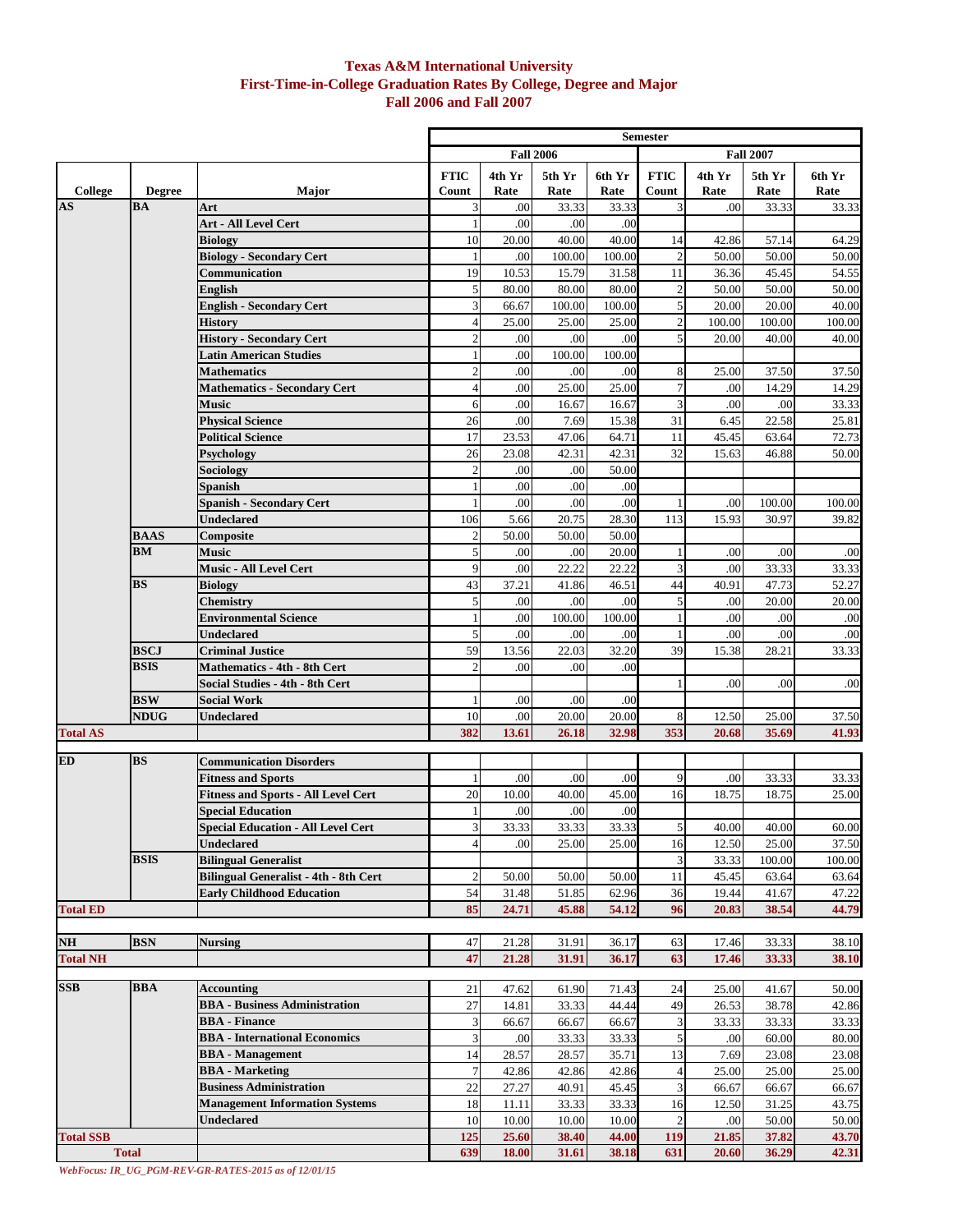## **Texas A&M International University First-Time-in-College Graduation Rates By College, Degree and Major Fall 2008 and Fall 2009**

|                  |                          |                                                                  | <b>Semester</b>                      |                |                |                |                      |                |                |                 |
|------------------|--------------------------|------------------------------------------------------------------|--------------------------------------|----------------|----------------|----------------|----------------------|----------------|----------------|-----------------|
|                  |                          |                                                                  | <b>Fall 2009</b><br><b>Fall 2008</b> |                |                |                |                      |                |                |                 |
| College          | <b>Degree</b>            | <b>Major</b>                                                     | <b>FTIC</b><br>Count                 | 4th Yr<br>Rate | 5th Yr<br>Rate | 6th Yr<br>Rate | <b>FTIC</b><br>Count | 4th Yr<br>Rate | 5th Yr<br>Rate | 6th Yr<br>Rate  |
| <b>AS</b>        | <b>BA</b>                | Art                                                              | $\overline{c}$                       | .00            | 50.00          | 50.00          | $\overline{c}$       | .00            | .00            | .00             |
|                  |                          | Art - All Level Cert                                             |                                      | .00            | .00            | .00            | $\mathbf{1}$         | 100.00         | 100.00         | 100.00          |
|                  |                          | <b>Biology</b>                                                   | 11                                   | 9.09           | 27.27          | 36.36          | 45                   | 26.67          | 37.78          | 40.00           |
|                  |                          | <b>Biology - Secondary Cert</b>                                  | $\mathbf{1}$                         | .00            | .00            | .00            |                      |                |                |                 |
|                  |                          | Communication                                                    | 10                                   | 10.00          | 30.00          | 40.00          | 12                   | 25.00          | 41.67          | 58.33           |
|                  |                          | <b>English</b>                                                   | 8                                    | 37.50          | 50.00          | 50.00          | 3                    | .00            | 66.67          | 66.67           |
|                  |                          | <b>English - Secondary Cert</b>                                  | $\overline{\mathbf{3}}$              | .00            | .00            | 33.33          | $\overline{4}$       | .00            | 25.00          | 25.00           |
|                  |                          | <b>History</b>                                                   | $\overline{\mathbf{3}}$              | .00            | .00            | 33.33          | $\overline{c}$       | .00            | .00            | .00             |
|                  |                          | <b>History - Secondary Cert</b>                                  | $\overline{2}$                       | 50.00          | 50.00          | 50.00          | $\overline{4}$       | 25.00          | 25.00          | 25.00           |
|                  |                          | <b>Mathematics</b>                                               | 8                                    | 12.50          | 25.00          | 50.00          | 9                    | 11.11          | 11.11          | 22.22           |
|                  |                          | <b>Mathematics - Secondary Cert</b>                              | $\overline{4}$                       | .00            | .00            | .00            | 13                   | 7.69           | 38.46          | 46.15           |
|                  |                          | <b>Music</b>                                                     | $\boldsymbol{2}$                     | .00            | .00            | .00            | 8                    | .00            | 25.00          | 50.00           |
|                  |                          | <b>Physical Science</b>                                          | 25                                   | 4.00           | 24.00          | 32.00          | 19                   | 10.53          | 21.05          | 21.05           |
|                  |                          | <b>Political Science</b>                                         | 13                                   | 15.38          | 38.46          | 38.46          | 10                   | 10.00          | 30.00          | 40.00           |
|                  |                          | Psychology                                                       | 27                                   | 29.63          | 48.15          | 59.26          | 40                   | 17.50          | 30.00          | 35.00           |
|                  |                          | <b>Sociology</b>                                                 | $\overline{c}$                       | .00            | 50.00          | 50.00          |                      |                |                |                 |
|                  |                          | Spanish                                                          |                                      |                |                |                | 3                    | .00            | 33.33          | 66.67           |
|                  |                          | <b>Spanish - Secondary Cert</b>                                  |                                      |                |                |                |                      | .00            | 100.00         | 100.00          |
|                  |                          | <b>Undeclared</b>                                                | 107                                  | 11.21          | 23.36          | 29.91          | 34                   | 2.94           | 20.59          | 32.35           |
|                  | <b>BAAS</b><br><b>BM</b> | Composite                                                        | 5                                    | 20.00          | 40.00          | 40.00          | 6                    | .00            | 16.67          | 33.33           |
|                  |                          | <b>Music</b><br><b>Music - All Level Cert</b>                    | $\overline{\mathbf{3}}$              | .00            | .00            | .00            | $\overline{c}$       | .00            | .00            | .00             |
|                  | <b>BS</b>                |                                                                  | 8                                    | .00            | 25.00          | 50.00          | $\overline{7}$       | .00            | 14.29          | 14.29           |
|                  |                          | <b>Biology</b><br><b>Chemistry</b>                               | 67<br>11                             | 26.87<br>45.45 | 50.75<br>54.55 | 55.22<br>54.55 | 49<br>6              | 18.37<br>.00   | 34.69<br>16.67 | 34.69<br>33.33  |
|                  |                          | <b>Environmental Science</b>                                     | $\overline{2}$                       | .00            | .00            | .00            | 5                    | .00            | 20.00          | 40.00           |
|                  |                          | <b>Mathematics</b>                                               |                                      |                |                |                | $\mathbf{1}$         | .00            | .00            | 100.00          |
|                  |                          | <b>Pre-Engineering</b>                                           |                                      |                |                |                | 13                   | 7.69           | 7.69           | 15.38           |
|                  |                          | Science                                                          |                                      |                |                |                | 1                    | .00            | .00            | .00             |
|                  |                          | <b>Systems Engineering</b>                                       | $\mathbf{1}$                         | .00            | .00            | .00            | 3                    | .00            | 33.33          | 33.33           |
|                  |                          | <b>Undeclared</b>                                                | $\overline{c}$                       | .00            | .00            | .00            | 22                   | 13.64          | 27.27          | 45.45           |
|                  | <b>BSCJ</b>              | <b>Criminal Justice</b>                                          | 56                                   | 10.71          | 25.00          | 30.36          | 74                   | 14.86          | 33.78          | 35.14           |
|                  | <b>BSIS</b>              | Cert                                                             |                                      |                |                |                | $\mathbf{2}$         | .00            | 100.00         | 100.00          |
|                  | NDUG                     | <b>Undeclared</b>                                                | 6                                    | .00            | .00            | .00            | $\mathbf{2}$         | .00            | .00            | .00             |
| <b>Total AS</b>  |                          |                                                                  | 390                                  | 15.38          | 31.28          | 37.95          | 403                  | 13.40          | 29.53          | 35.73           |
|                  |                          |                                                                  |                                      |                |                |                |                      |                |                |                 |
| <b>ED</b>        | <b>BS</b>                | <b>Communication Disorders</b>                                   | $\overline{4}$                       | 75.00          | 100.00         | 100.00         | 9                    | 11.11          | 33.33          | 44.44           |
|                  |                          | <b>Fitness and Sports</b>                                        | $\overline{c}$                       | 50.00          | 100.00         | 100.00         | $\tau$               | 14.29          | 57.14          | 71.43           |
|                  |                          | <b>Fitness and Sports - All Level Cert</b>                       | 14                                   | 14.29          | 21.43          | 28.57          | 11                   | 27.27          | 54.55          | 54.55           |
|                  |                          | <b>Special Education - All Level Cert</b>                        | $6 \overline{6}$                     | 16.67          | 33.33          | 33.33          | $\overline{2}$       | 50.00          | 50.00          | 50.00           |
|                  |                          | <b>Undeclared</b>                                                | 8                                    | .00            | 12.50          | 25.00          | 10                   | 20.00          | 50.00          | 60.00           |
|                  | <b>BSIS</b>              | <b>Bilingual Education - 4-8</b>                                 |                                      |                |                |                | 3                    | .00            | .00            | .00             |
|                  |                          | <b>Bilingual Education - EC-6</b><br><b>Bilingual Generalist</b> |                                      |                |                |                | 6<br>3               | .00            | 16.67          | 50.00           |
|                  |                          | <b>Bilingual Generalist - 4th - 8th Cert</b>                     | 3                                    | .00            | .00            | .00            | $\sqrt{2}$           | .00<br>.00     | .00<br>.00     | .00             |
|                  |                          | <b>Early Childhood Education</b>                                 | 27                                   | 25.93          | 25.93          | 40.74          | 50                   | 16.00          | 30.00          | 100.00<br>40.00 |
| <b>Total ED</b>  |                          |                                                                  | 64                                   | 21.88          | 29.69          | 39.06          | 103                  | 15.53          | 33.98          | 45.63           |
|                  |                          |                                                                  |                                      |                |                |                |                      |                |                |                 |
| NH               | <b>BSN</b>               | <b>Nursing</b>                                                   | 70                                   | 14.29          | 37.14          | 40.00          | 86                   | 16.28          | 32.56          | 38.37           |
| <b>Total NH</b>  |                          |                                                                  | 70                                   | 14.29          | 37.14          | 40.00          | 86                   | 16.28          | 32.56          | 38.37           |
|                  |                          |                                                                  |                                      |                |                |                |                      |                |                |                 |
| <b>SSB</b>       | <b>BBA</b>               | <b>Accounting</b>                                                | 19                                   | 15.79          | 31.58          | 52.63          | 24                   | 37.50          | 45.83          | 45.83           |
|                  |                          | <b>BBA</b> - Business Administration                             | 51                                   | 19.61          | 31.37          | 33.33          | 8                    | 12.50          | 12.50          | 12.50           |
|                  |                          | <b>BBA</b> - Finance                                             | $\overline{4}$                       | 50.00          | 100.00         | 100.00         | $\sqrt{2}$           | 50.00          | 100.00         | 100.00          |
|                  |                          | <b>BBA</b> - International Economics                             | $\overline{7}$                       | 42.86          | 57.14          | 57.14          | 5                    | 40.00          | 60.00          | 60.00           |
|                  |                          | <b>BBA</b> - Management                                          | 13                                   | 23.08          | 46.15          | 61.54          | 15                   | 20.00          | 26.67          | 33.33           |
|                  |                          | <b>BBA</b> - Marketing                                           | $\bf 8$                              | 12.50          | 12.50          | 37.50          | 10                   | 10.00          | 30.00          | 30.00           |
|                  |                          | <b>Business Administration</b>                                   | 6                                    | .00            | 33.33          | 33.33          | 45                   | 28.89          | 42.22          | 53.33           |
|                  |                          | <b>Management Information Systems</b>                            | 9                                    | .00            | 33.33          | 33.33          | $\boldsymbol{7}$     | 14.29          | 71.43          | 71.43           |
|                  |                          | <b>Undeclared</b>                                                | $\overline{c}$                       | .00            | 50.00          | 100.00         | 15                   | 20.00          | 40.00          | 46.67           |
| <b>Total SSB</b> |                          |                                                                  | 119                                  | 18.49          | 36.13          | 44.54          | 131                  | 25.95          | 41.22          | 46.56           |
|                  | <b>Total</b>             |                                                                  | 643                                  | 16.49          | 32.66          | 39.50          | 723                  | 16.32          | 32.64          | 39.42           |

*WebFocus: IR\_UG\_PGM-REV-GR-RATES-2015 as of 12/01/15*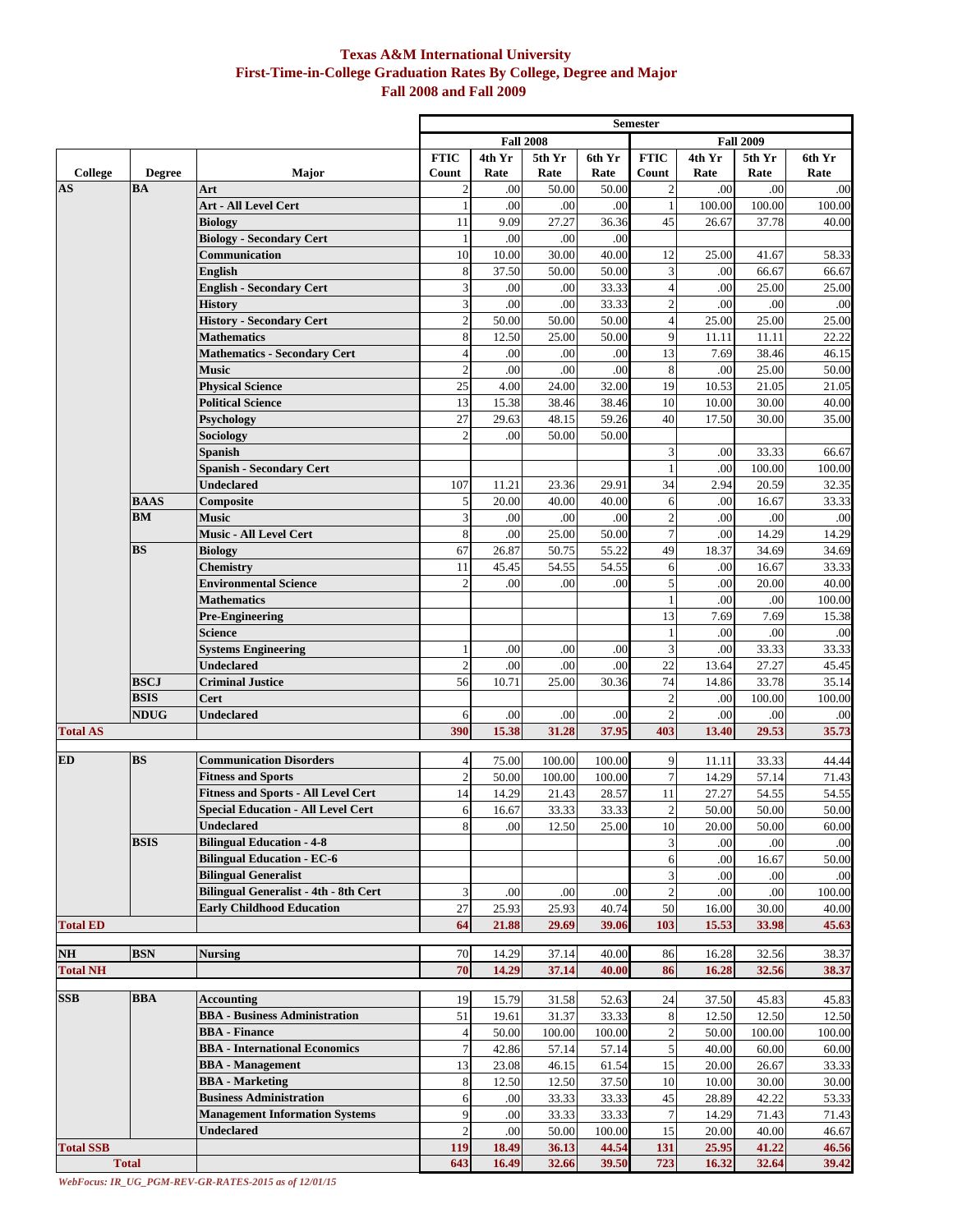# **Texas A&M Internatinal University Undergraduate Degrees Awarded by Fiscal Year FY 2011 to FY 2015**

|                 |                                           | <b>Fiscal Year</b> |                  |                  |                  |                                  |
|-----------------|-------------------------------------------|--------------------|------------------|------------------|------------------|----------------------------------|
| Colg            | <b>Degree</b>                             | 2010-2011          | 2011-2012        | 2012-2013        | 2013-2014        | 2014-2015                        |
| <b>AS</b>       | <b>BA</b> Art                             | 8                  | 12               | 14               | 20               | 17                               |
|                 | <b>BA Art - All Level Cert</b>            |                    | 3                | $\overline{2}$   |                  | 3                                |
|                 | <b>BA Biology</b>                         |                    | 3                | 14               | 20               | 24                               |
|                 | <b>BA Biology - Secondary Cert</b>        |                    |                  | $\overline{0}$   |                  | $\boldsymbol{0}$                 |
|                 | <b>BA</b> Communication                   | 21                 | 24               | 17               | 32               | 41                               |
|                 | <b>BA Criminal Justice</b>                | $\mathbf{0}$       | $\mathbf{0}$     | $\overline{0}$   |                  | $\overline{c}$                   |
|                 | <b>BA</b> English                         | 11                 | 11               | 27               | 24               | 24                               |
|                 | <b>BA English - Secondary Cert</b>        |                    |                  | 1                | 6                | $\mathfrak{Z}$                   |
|                 | <b>BA History</b>                         | 9                  | 16               | 15               | 21               | 15                               |
|                 | <b>BA History - Secondary Cert</b>        | $\overline{0}$     | $\overline{4}$   | $\overline{0}$   | $\theta$         | $\mathbf{0}$                     |
|                 | <b>BA</b> Mathematics                     | $\overline{0}$     | 8                | 4                | 13               | $\,8\,$                          |
|                 | <b>BA Mathematics - Secondary Cert</b>    | 9                  |                  |                  | 6                | $\overline{7}$                   |
|                 | <b>BA</b> Music                           |                    |                  | 1                | $\overline{c}$   | $\overline{c}$                   |
|                 | BA Planning & Administration              |                    | $\theta$         | $\overline{0}$   | $\theta$         | $\mathbf{0}$                     |
|                 | <b>BA Political Science</b>               | 15                 | 14               | 17               | 24               | $\overline{17}$                  |
|                 | <b>BA Psychology</b>                      | 65                 | 69               | 77               | 112              | 112                              |
|                 | <b>BA</b> Sociology                       | 9                  | 6                | 8                | 15               | 19                               |
|                 | <b>BA</b> Spanish                         | 5                  | 13               | 18               | 32               | 16                               |
|                 | BA Spanish - Secondary Cert               | 2                  | 4                |                  | 2                | $\boldsymbol{0}$                 |
|                 | <b>BAAS</b> Applied Arts & Sciences       | 9                  | 6                | $\overline{7}$   | 5                | 6                                |
|                 | <b>BM</b> Music                           | 4                  | 5                | 3                | $\overline{7}$   | $\overline{c}$                   |
|                 | <b>BM Music - All Level Cert</b>          | $\overline{c}$     | $\boldsymbol{0}$ | $\overline{2}$   | 3                | 3                                |
|                 | <b>BS</b> Biology                         | 34                 | 34               | 42               | 40               | 46                               |
|                 | <b>BS</b> Chemistry                       |                    | 3                | 3                |                  | $\mathfrak{Z}$                   |
|                 | <b>BS</b> Criminal Justice                | 66                 | 77               | 121              | 122              | 162                              |
|                 | <b>BS</b> Environmental Science           | 2                  |                  | $\overline{2}$   |                  | $\mathbf{0}$                     |
|                 | <b>BS</b> Mathematics                     |                    | 3                | $\overline{0}$   | 3                |                                  |
|                 | <b>BS Science - Secondary Cert</b>        |                    |                  | $\overline{0}$   |                  | $\boldsymbol{0}$                 |
|                 | <b>BS Social Studies - Secondary Cert</b> |                    | 6                | $\overline{c}$   | 5                | $\mathbf{0}$                     |
|                 | <b>BS</b> Sys Engineering                 | $\overline{0}$     | 6                | 13               | 15               | 13                               |
|                 | BSIS English, L Arts, Reading             | 2                  | $\boldsymbol{0}$ | $\boldsymbol{0}$ | $\overline{0}$   | $\boldsymbol{0}$                 |
|                 | BSIS English, L Arts, Soc Studies         | $\boldsymbol{0}$   | $\boldsymbol{0}$ | $\boldsymbol{0}$ | $\boldsymbol{0}$ | $\,1$                            |
|                 | <b>BSIS Mathematics - 4th-8th Cert</b>    | 9                  | 11               | 4                | $\mathfrak{D}$   | $\overline{0}$                   |
|                 | <b>BSIS Science - 4th-8th Cert</b>        | $\theta$           |                  |                  | $\mathbf{0}$     | $\overline{0}$                   |
| <b>Total AS</b> |                                           | 307                | 348              | 417              | 541              | 548                              |
| <b>ED</b>       | <b>BS</b> Communication Sciences          | 51                 | 48               | 73               | 64               | 78                               |
|                 | <b>BS Fitness and Sports</b>              | 16                 | 25               | 47               | 51               | 60                               |
|                 | BS Fitness and Sports - All Level Cert    | 21                 | 19               | 5                | 7                | $\overline{4}$                   |
|                 | <b>BS</b> Special Education               | 14                 | 19               | 9                | 13               | 16                               |
|                 | <b>BSIS Bilingual Generalist</b>          |                    |                  | $\boldsymbol{0}$ |                  | 1                                |
|                 | <b>BSIS Bilingual Generalist 4-8</b>      | $\boldsymbol{0}$   | $\overline{0}$   |                  |                  | $\mathbf{0}$                     |
|                 | <b>BSIS Bilingual Generalist EC-6</b>     |                    |                  | 18               | 37               | 37                               |
|                 | <b>BSIS Early Childhood</b>               | 16                 | 21               | 4                | 5                |                                  |
|                 | <b>BSIS Early Childhood Bilingual</b>     | 105                | 76               | 15               | 13               | $\mathfrak{Z}$<br>$\overline{3}$ |
|                 | <b>BSIS Early Childhood Reading</b>       | 8                  |                  | $\overline{2}$   | 4                | 9                                |
| <b>Total ED</b> |                                           | 233                | 223              | 174              | 196              | 211                              |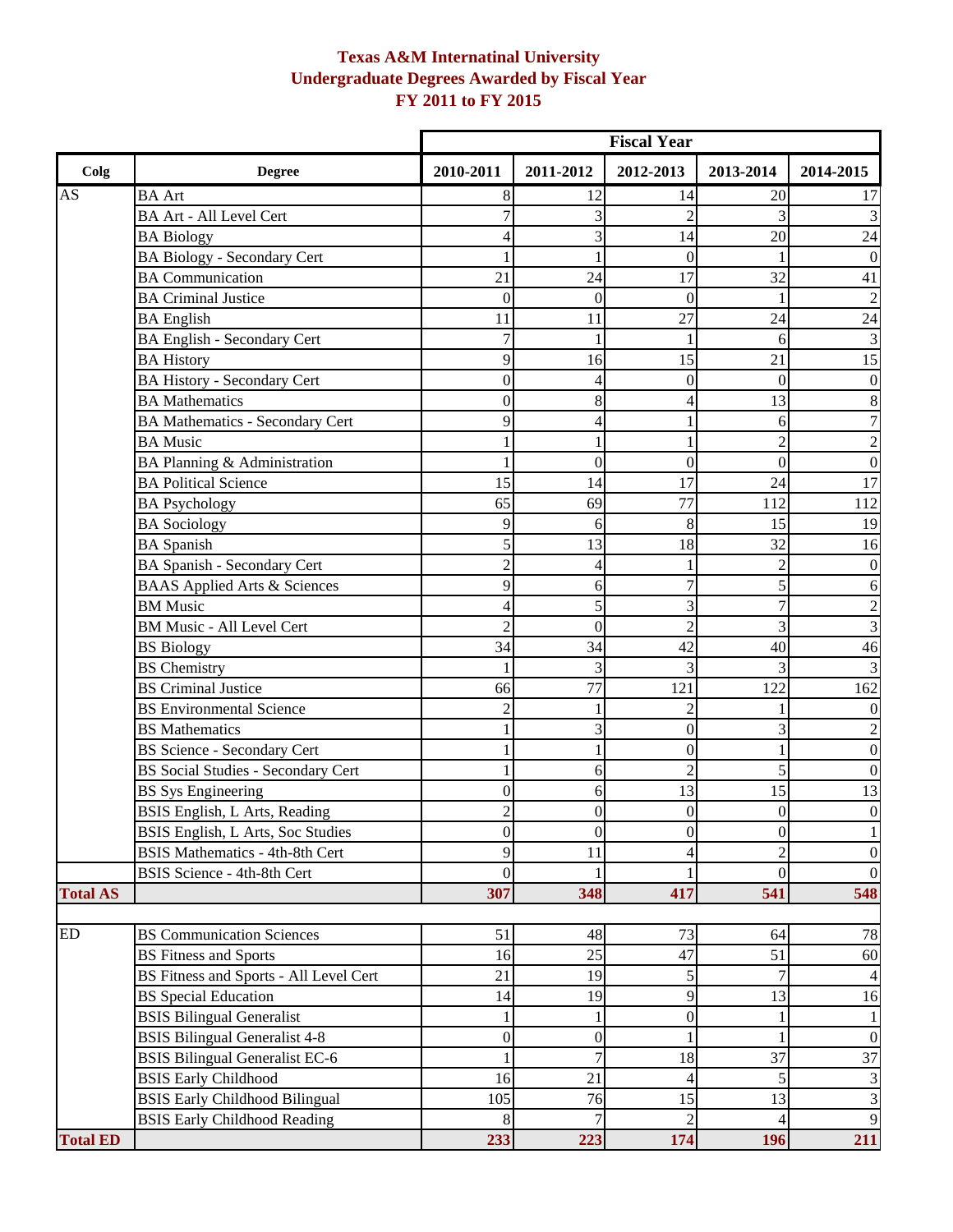## **Texas A&M Internatinal University Undergraduate Degrees Awarded by Fiscal Year FY 2011 to FY 2015**

|                  |                                     | <b>Fiscal Year</b> |           |              |            |                  |  |  |  |
|------------------|-------------------------------------|--------------------|-----------|--------------|------------|------------------|--|--|--|
| Colg             | <b>Degree</b>                       | 2010-2011          | 2011-2012 | 2012-2013    | 2013-2014  | 2014-2015        |  |  |  |
| <b>NH</b>        | <b>BS</b> Nursing                   | 59                 | 70        | 71           | 47         | 55               |  |  |  |
| <b>Total NH</b>  |                                     | 59                 | 70        | 71           | 47         | 55               |  |  |  |
|                  |                                     |                    |           |              |            |                  |  |  |  |
| <b>SSB</b>       | <b>BBA</b> Accounting               | 42                 | 30        | 39           | 46         | 41               |  |  |  |
|                  | <b>BBA Business Administration</b>  | 21                 | 34        | 42           | 35         | 44               |  |  |  |
|                  | <b>BBA Comp/Mgt Info Systems</b>    | 20                 | 15        | 17           | 15         | 11               |  |  |  |
|                  | <b>BBA</b> Finance                  | 16                 | 21        | 21           | 31         | 15               |  |  |  |
|                  | <b>BBA</b> International Economics  |                    | 8         |              | 13         | 7 <sup>1</sup>   |  |  |  |
|                  | <b>BBA</b> Management               | 44                 | 40        | 32           | 30         | 30               |  |  |  |
|                  | <b>BBA</b> Marketing                | 21                 | 16        | 16           | 20         | 19               |  |  |  |
| <b>Total SSB</b> |                                     | 168                | 164       | 174          | <b>190</b> | 167              |  |  |  |
|                  |                                     |                    |           |              |            |                  |  |  |  |
| <b>UC</b>        | <b>BA Multidisciplinary Studies</b> | $\Omega$           | $\Omega$  | $\theta$     | 4          | 9                |  |  |  |
| <b>Total UC</b>  |                                     | $\mathbf$          |           | $\mathbf{0}$ | Λ          | $\boldsymbol{9}$ |  |  |  |
| <b>Total</b>     |                                     | 767                | 805       | 836          | 978        | 990              |  |  |  |

**WebFocus: IR\_UG-PGM-REV-DEGR-2015 as of 12/01/15**